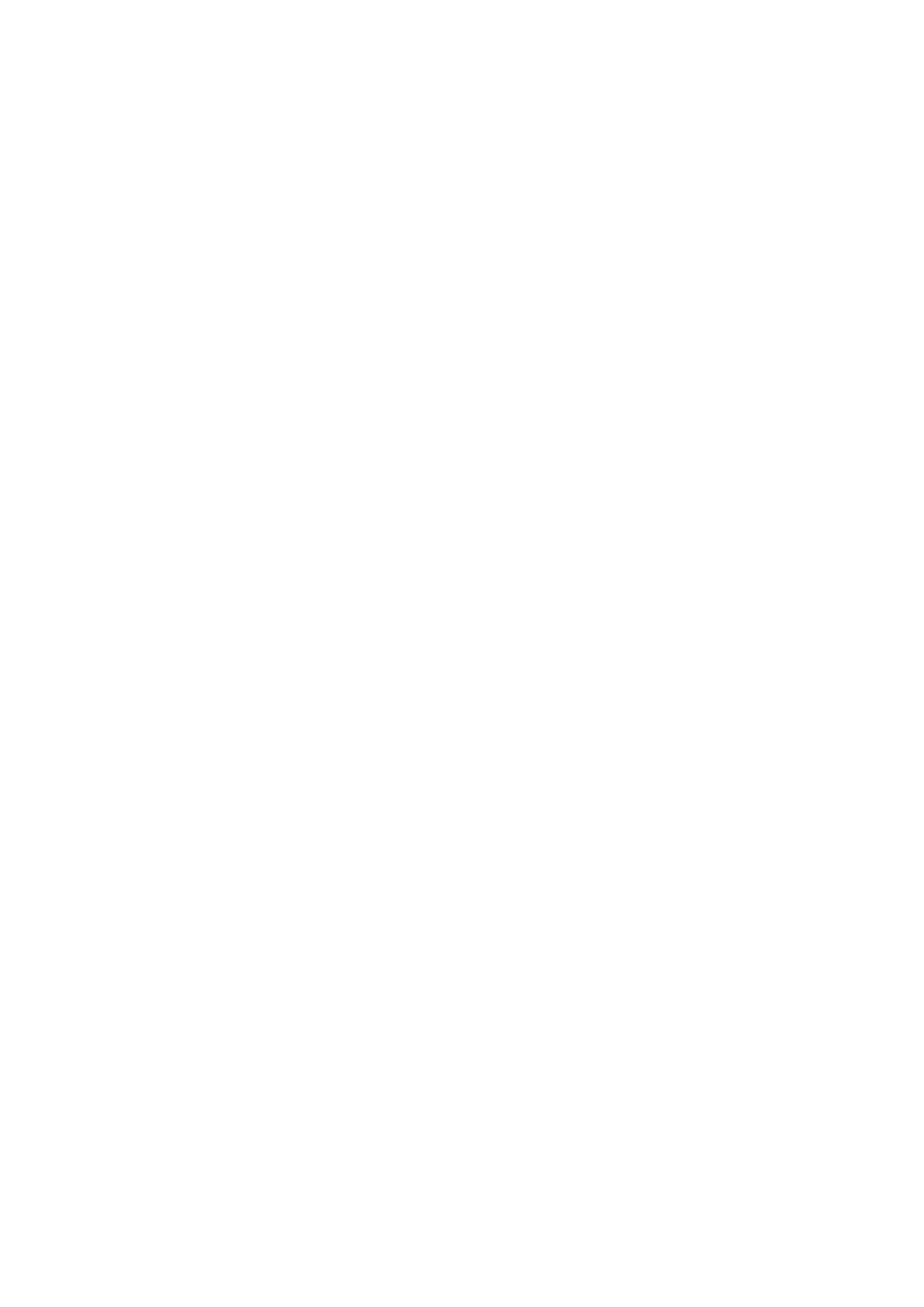# Golda Meir's Foreign Decision-Making Process:

*An Analysis*

By Michal Kremer Asaf

Cambridge Scholars Publishing

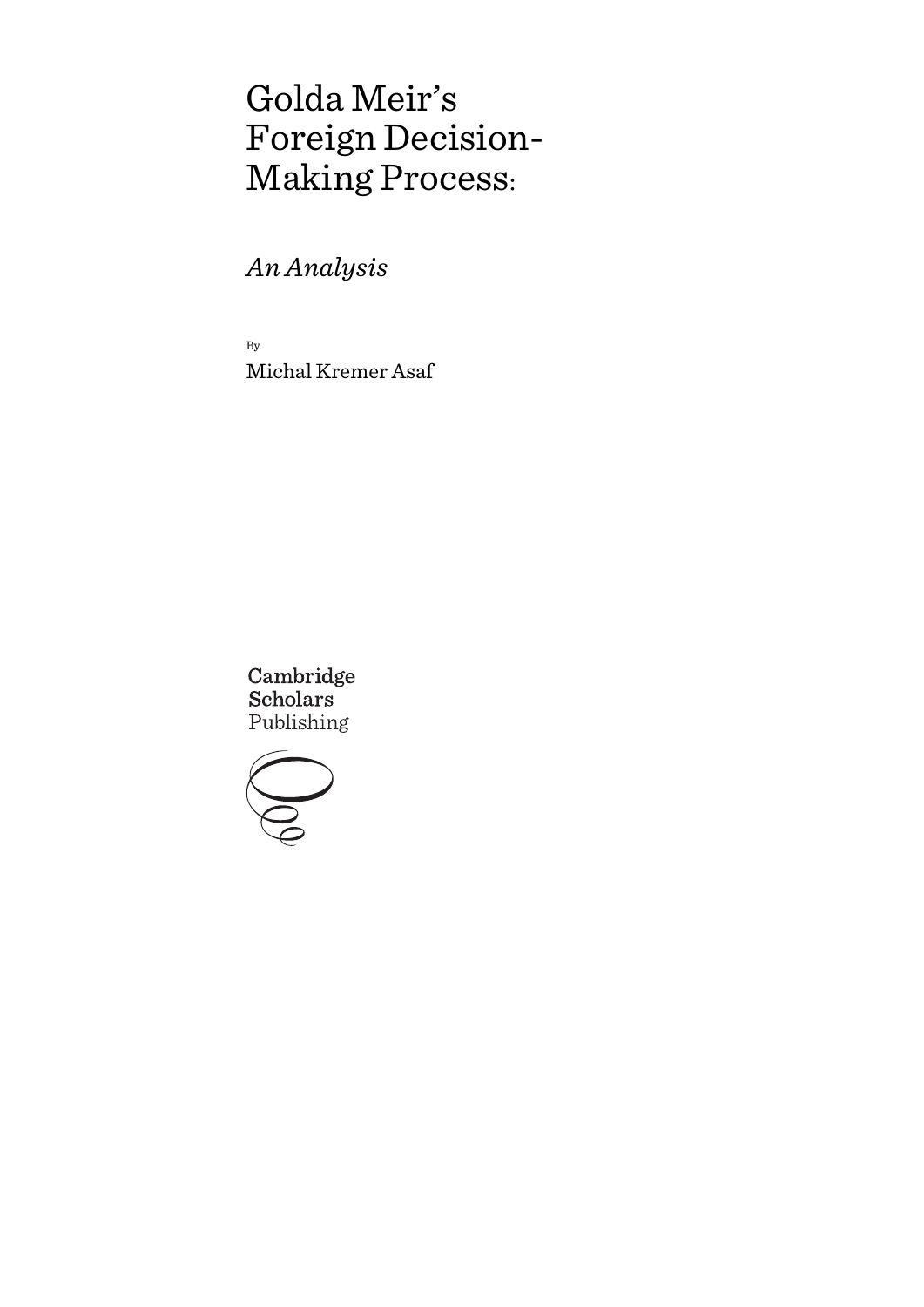Golda Meir's Foreign Decision-Making Process: An Analysis

By Michal Kremer Asaf

This book first published 2018

Cambridge Scholars Publishing

Lady Stephenson Library, Newcastle upon Tyne, NE6 2PA, UK

British Library Cataloguing in Publication Data A catalogue record for this book is available from the British Library

Copyright © 2018 by Michal Kremer Asaf

All rights for this book reserved. No part of this book may be reproduced, stored in a retrieval system, or transmitted, in any form or by any means, electronic, mechanical, photocopying, recording or otherwise, without the prior permission of the copyright owner.

ISBN (10): 1-5275-0585-5 ISBN (13): 978-1-5275-0585-8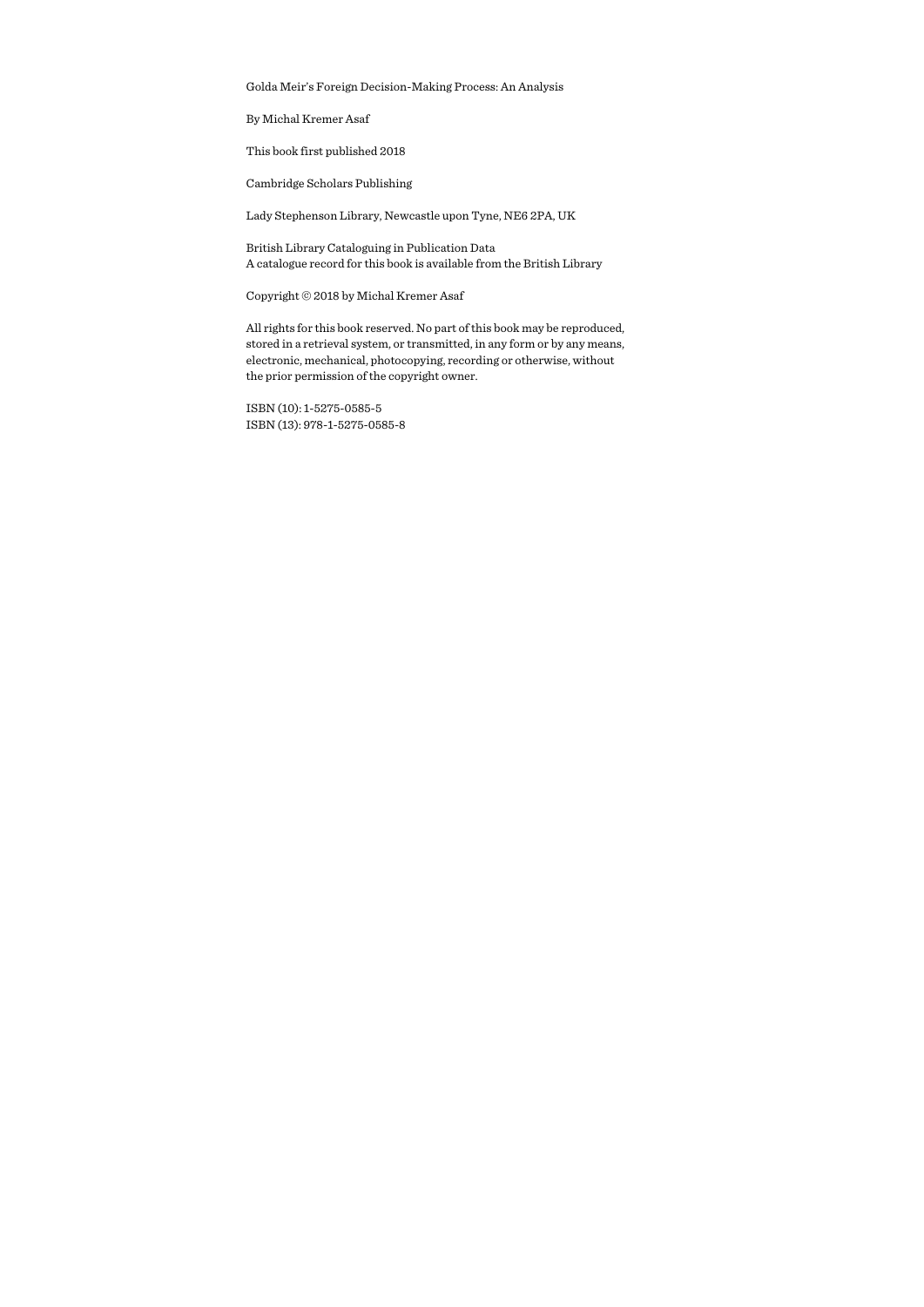"... And after starting the activity in this, it is possible to add more through browsing and reflection in the ways to function, including consultation with more people, to make a meeting, investigation, examination etc., to think of an idea how to accomplish that the world should be in a situation of "he did not create it for emptiness; he fashioned it to be inhabited", that it should not be a place that all sorts of powers and conflicting ambitions that are impossible to bridge between, so that it becomes a situation of conflicts between one and another, but rather, to tie and connect all strength to one and only purpose - "he fashioned it to be inhabited" ..."

Rebbe Menachem Mendel Lubavitch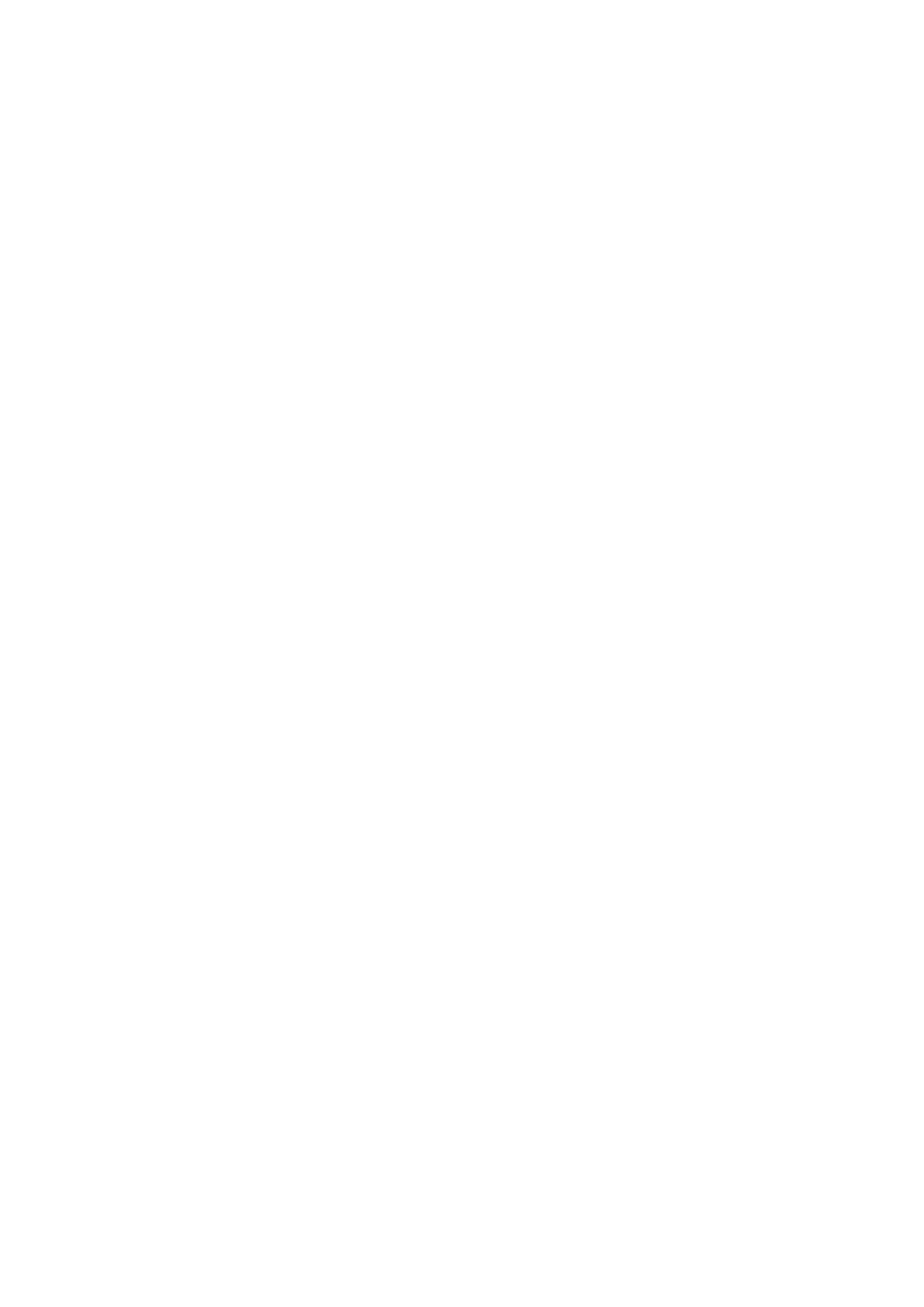# TABLE OF CONTENTS

| Literature Review                                                                                      |  |
|--------------------------------------------------------------------------------------------------------|--|
| Research Design and Methodology                                                                        |  |
| Meir's Foreign Decision-Making according<br>to Holistic Combined Analysis Application                  |  |
| <b>Research Conclusions</b>                                                                            |  |
| Hcsm (Holistic Combined Spiral Model) ©-Proposed Model<br>for Foreign Decision-Making Process Analysis |  |
|                                                                                                        |  |
|                                                                                                        |  |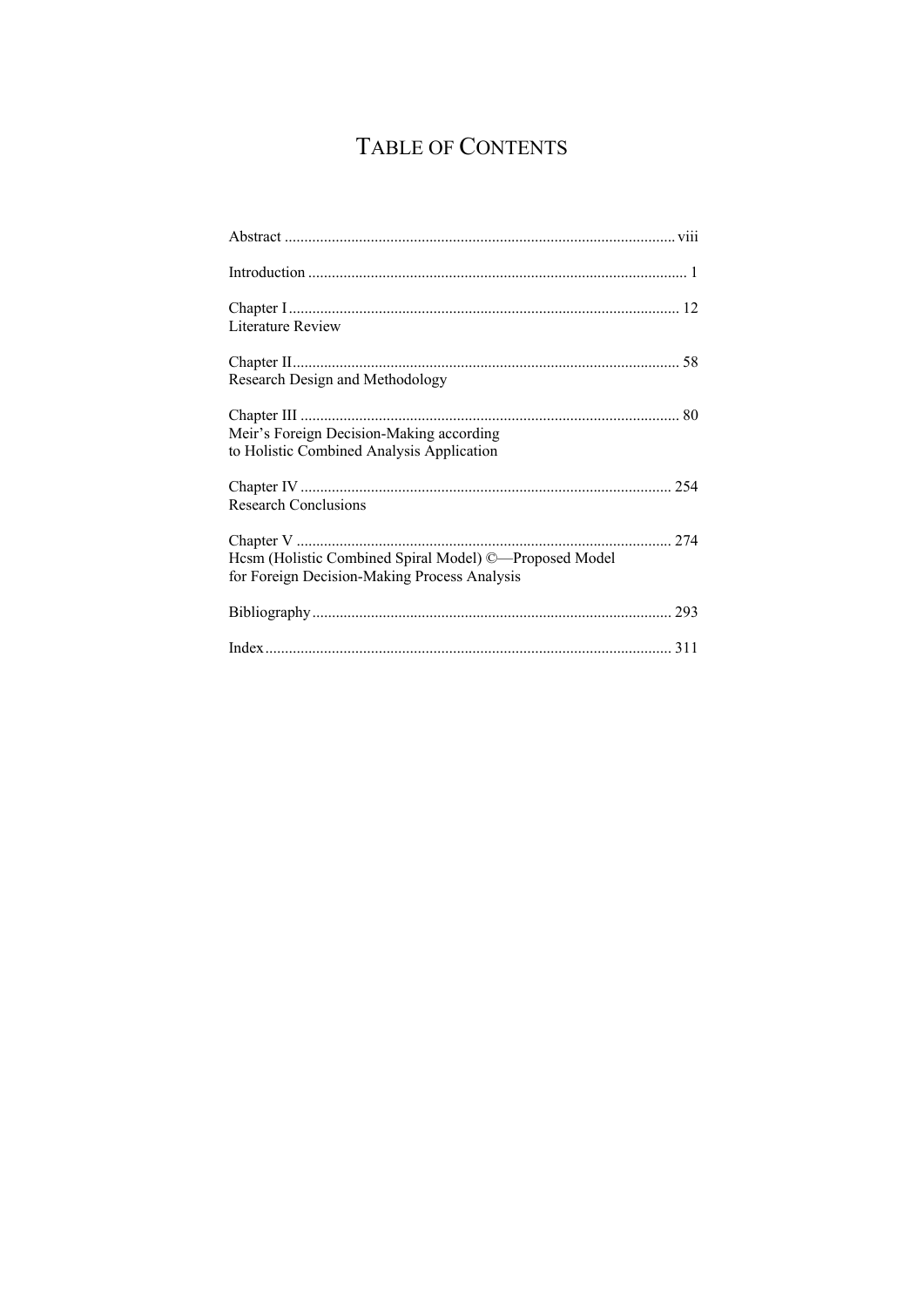# **ABSTRACT**

This research analyses the Israeli leadership's foreign decision-making from 1970–1973, focusing on both the political and diplomatic aspects of Golda Meir's foreign policy, whilst serving as Prime Minister. The main research question is how to characterise her foreign decision-making processes during the period.

In trying to describe and understand this**,** the research analysis addressed three main questions: What were the dominant reference events in Meir's foreign decision-making processes during the war? What were the main factors that influenced Meir's foreign decision-making processes? And how do aspects of various decision-making paradigms characterise Meir's foreign decision-making processes?

The research was conducted using a hermeneutic qualitative paradigm (Ricoeur, 1981), with a case-study approach (Yin, 2009). The findings are presented and discussed according to three case studies conducted within historical document analysis (Shkedi, 2012) and interview analysis (Edwards & Holland, 2013).

The researcher characterised Meir's decision-making process through three case studies focusing on three different events: (1) Case study 1— The American peace initiative of 19 June 1970; (2) Case study 2—Meir's foreign decision-making with regard to ending the *status quo* in Israeli-Egyptian relations (February–October, 1973). (3) Case study 3—Meir's foreign decision-making regarding the ceasefire agreement (October 22 1973–November 11 1973).

In order to analyse Meir's foreign decision-making points during these events, the researcher applied three principal approaches: the rational approach (Cashman, 1993), the bureaucratic approach (Allison, 1971; Halperin, 1974), and the psychological approach, primarily Prospect Theory (Kahneman & Tversky, 1979) and Dissonance Cognitive Theory (Festinger, 1957), as well as the following irrational factors: converting question (Kahneman, 2013), heuristic affect (Slovic, Fischhoff & Lichtenstein, 1979), availability bias (Schwartz, 1991), risk and emotional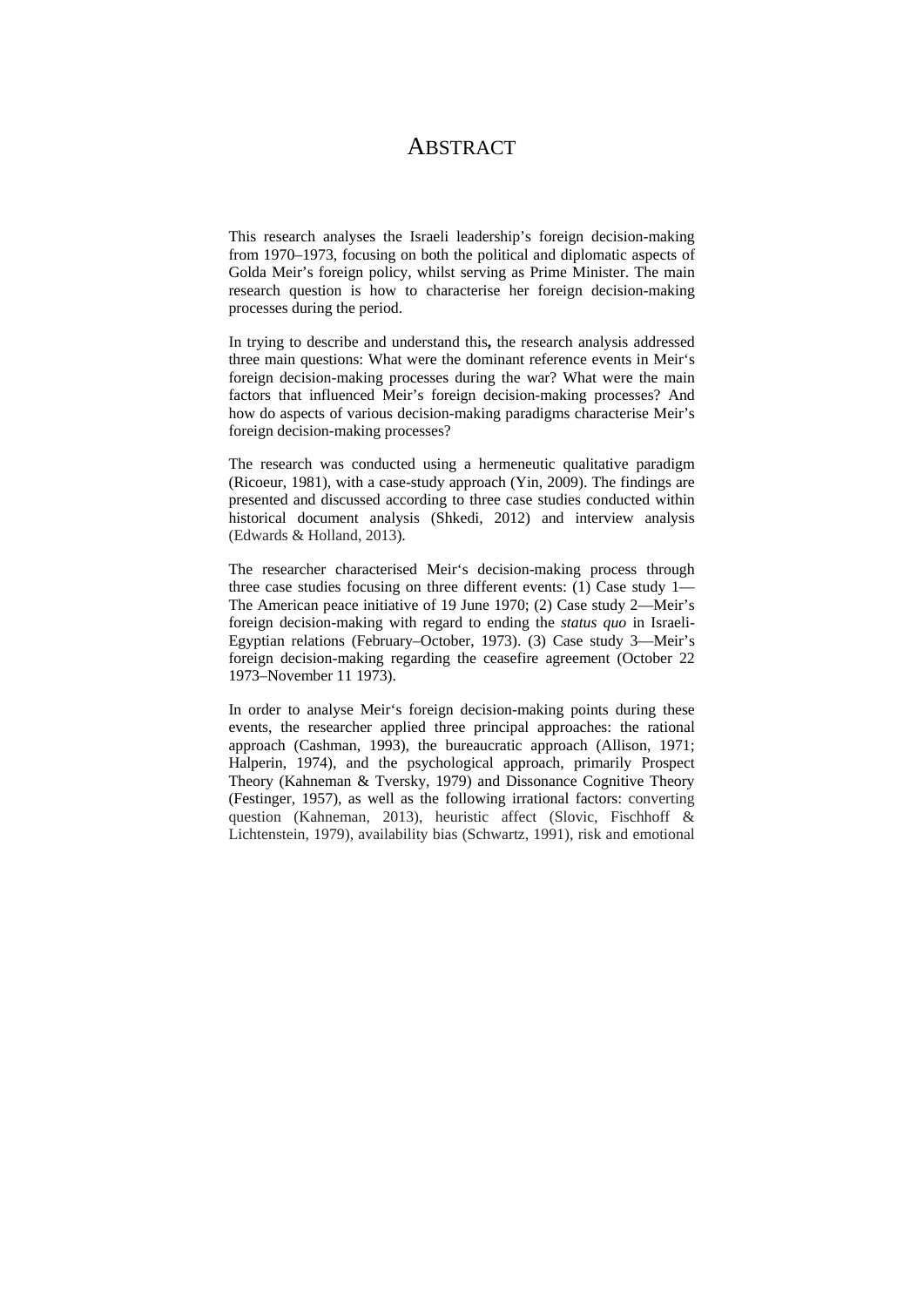biases (Slovic, 2000), export overconfidence bias (Tetlock, 2005), intuition (Simon, 1992, Dawes & Dana, 2004) and optimism bias (Kahneman & Lovallo, 2005).

The researcher suggests that a holistic perspective with regard to characterising this foreign decision-making is reached in two major ways: (1) using the chosen models and using the innovative way of analysis applied here; and (2) identification and analysis of influencing dominant factors that were involved in Meir's consideration.

Finally, a decision-making analysis model was developed as a result of this research. The conceptual framework of this research process and its conclusions led to the formulation of the applied Holistic Combined Spiral Model (HCSM) model.

*The nature of historical decisions is that they are made at the right time, at the right place and influence the course of history…Golda Meir made historical decisions.* 

(Prof. V. Puscas; Cluj, April 13 2016)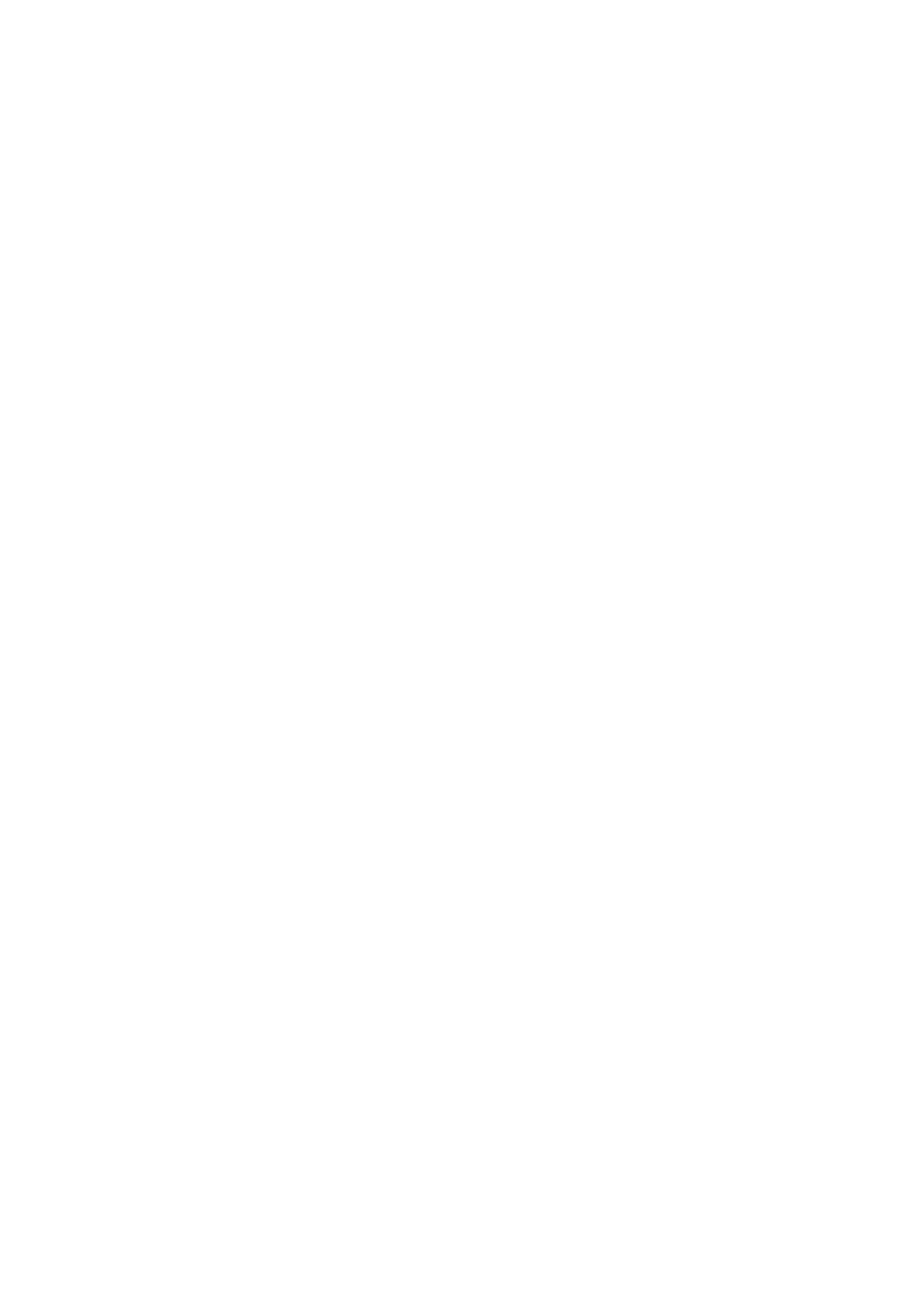# **INTRODUCTION**

This research deals with an analysis of foreign decision-making processes, focusing on Golda Meir's foreign decision-making process from 1970– 1973, whilst she was prime minister.

Since this research seeks to analyse a foreign decision-making process by focusing on the characteristics of Golda Meir's foreign decision-making processes (1970–1973), the main research question is: **How to characterise Golda Meir's foreign decision-making processes during the period from 1970–1973.**

In trying to describe and understand these characteristics**,** the research analysis deals with three main questions: What were the dominant reference events in Meir's foreign decision-making processes during the war? What were the main factors that influenced Meir's foreign decisionmaking processes? And how do the aspects of various decision-making approaches characterise Meir's foreign decision-making processes?

The research also particularly focuses on the relationships between decision-makers in four countries (Israel, the U.S.A., the U.S.S.R. and Egypt), as well as two additional aspects linked to it—military and intelligence. Other aspects referring to relationships between countries such as economics, trade, culture and the like, are not referred to in this study.

The research comprises five chapters. The first reviews the principal approaches in the field of foreign decision-making, when the main consideration assumed that key foreign decision-making processes are mental ones, and as such the study does not focus on research literature covering biological or physiological aspects.

The literary review is arranged around three key approaches: rational, bureaucratic and psychological, which includes references to irrational factors.

The rational approach, in its classical version, views state actors as principal players who operate according to a clear system of priorities,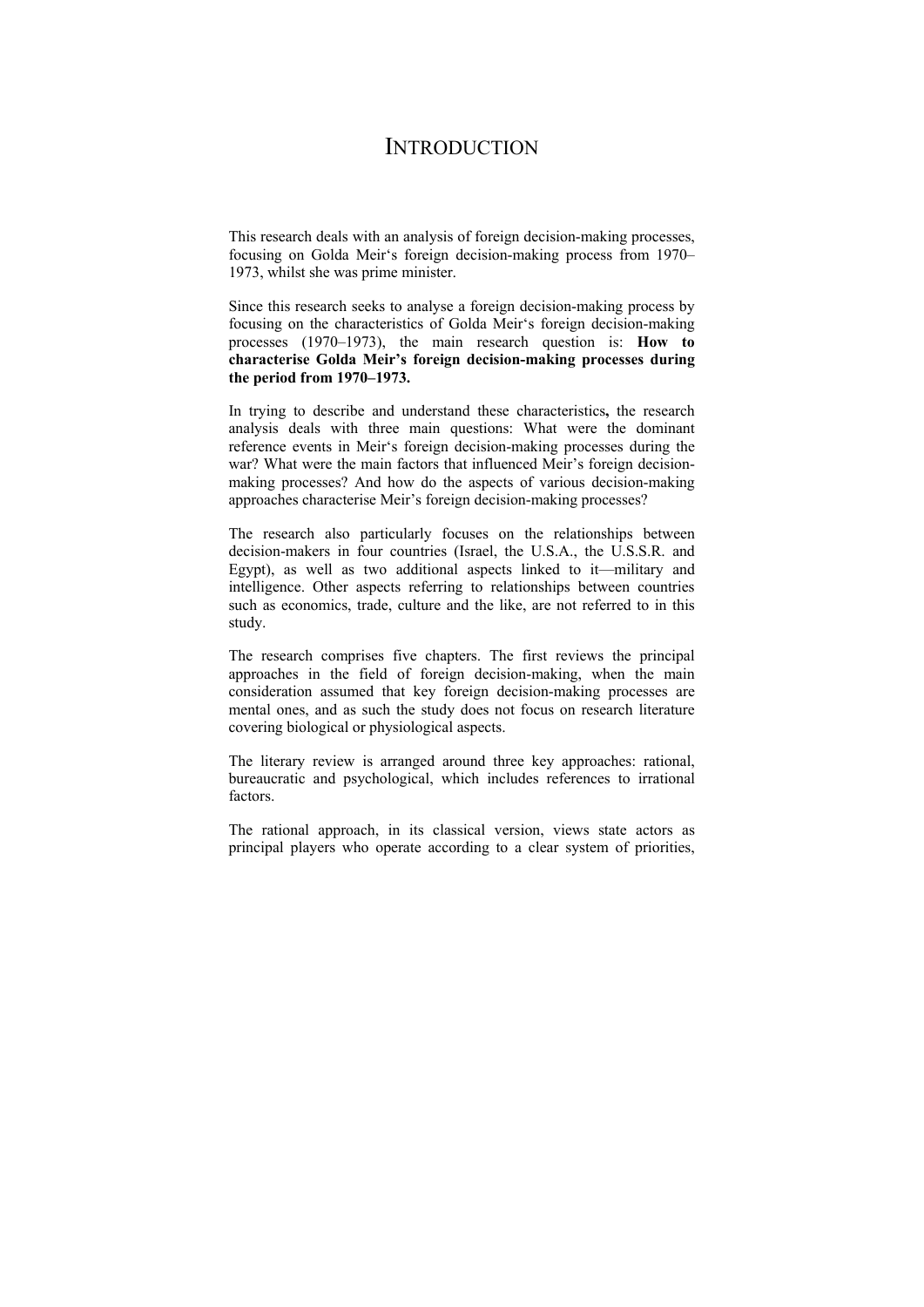### 2 Introduction

players who are aware of all possible alternatives, and choose the one that leads to maximum benefit from their point of view. This approach is the starting point for all comprehensive international relations analysis (Mintz & DeRouen, 2010).

The rational model has undergone many developments and references, some of which derived from its criticism. There were those who argued that the rational model could not serve as a basis for analysis in situations where decision-makers were forced to deal with equal value alternatives; and there were those who emphasised irrational components. These criticisms gave birth to myriad models that adopted only part of the fundamental assumptions of the rational model, such as, for example, Braybrooke and Lindblom's (1963) Incremental Model or Simon's (1985) Bounded Rationality Model.

The bureaucratic approach developed as a reaction to rational explanations for foreign decision-making processes, and later as a criticism in the area of organizational research. Literature dealing with the study of bureaucratic aspects in foreign decision-making processes began to develop in the 1960s, intending to apply new knowledge from the field of organizational research. Researchers such as Neustadt and Snyder recognised the influence of the organizational part of foreign decisionmaking processes, but did not apply this knowledge to *specific* decisionmaking processes. Allison (1971, 1999) was one of the first to address this issue in-depth. He proposed two bureaucratic models as an alternative to the rational model: the first is the organizational politics model that perceived decisions as outputs of large organizations operating under standard operating procedures (SOPs); and the second is the bureaucratic politics model, according to which decision-making is the result of the accumulated effect of attraction, rejection, bargaining and negotiation between actors carrying out political roles divided on political questions. Allison's models have earned many applications, and developments such as those suggested by Rourke, George, Halperin, and others.

The psychological approach teaches how psychology has penetrated the area of research into the foreign decision-making processes field. In principle, the intention is to show off the unique contribution made by specific decision-makers to state foreign decision-making processes in determining policy. Within the psychological approach, two different streams emerged: one in the 1960s and 1970s was founded on psychodynamic studies into specific decision-makers; researchers such as the Georges, Mazlish and Langer, who focused on studying individual leaders,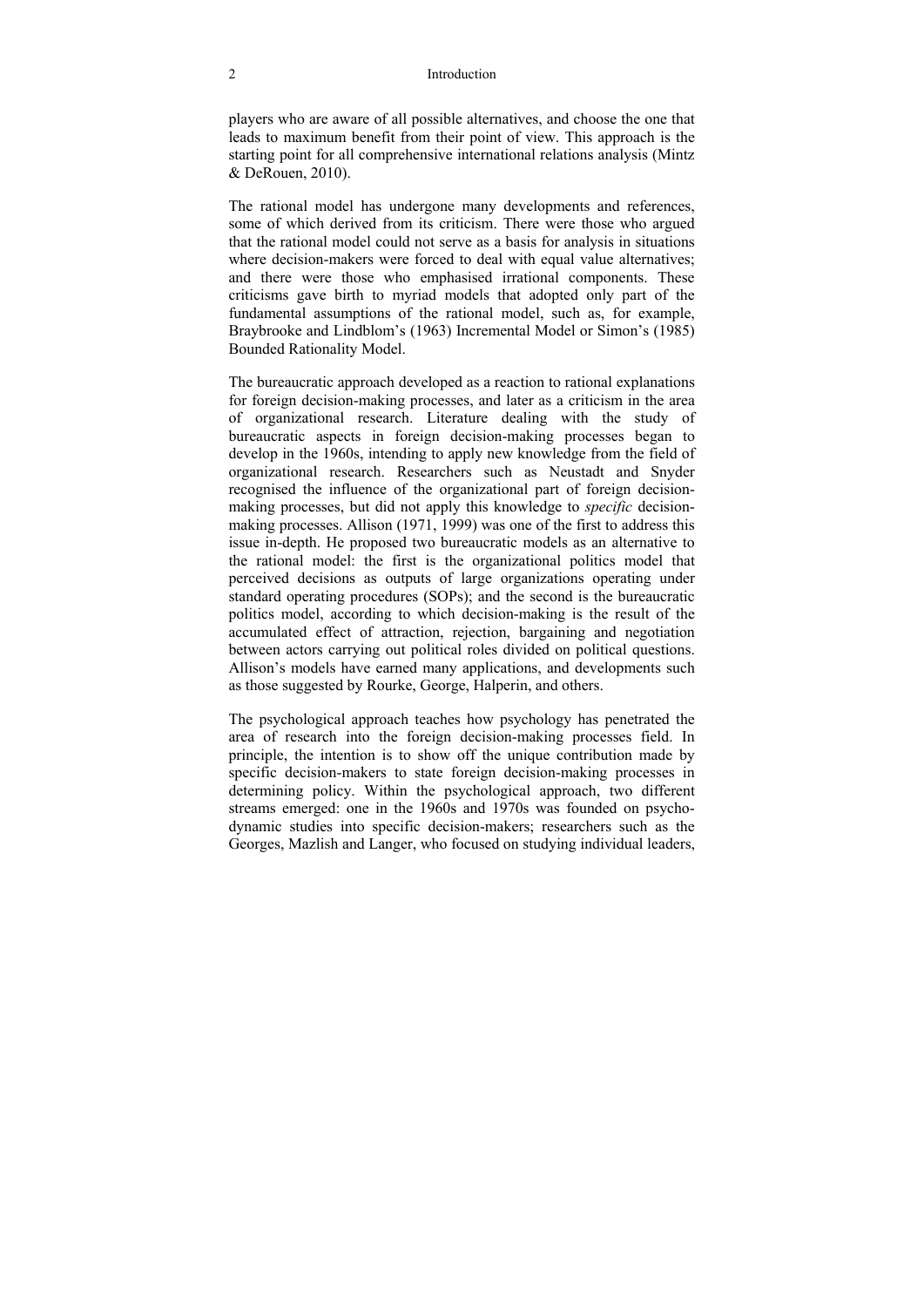and sought to prove that early childhood experiences affected their adult decision-making patterns. The second stream—starting in the 1980s—used cognitive research to analyse foreign decision-making processes in social sciences. Standout concepts emerging from these studies are "system of beliefs" and "operational code", developed by Leites, Holsti, George and others, which gave rise to a number of applications and developments.

The section that deals with irrational factors refers to relevant developments starting with Thaler (1980), who distinguished between "econs" (economic being) and human beings. Humans and "econs" may represent symbolic concepts for the differences between the various theories, and create a dichotomous distinction between two kinds of decision-makers. According to Thaler, while "econs" are rational beings, there is sweeping evidence that humans are not able to be rational decision-makers. "Econs" do not have tendencies to heuristics and biases such as those set forth in this section, while human beings cannot avoid them.

This section presents some of the irrational factors involved in decisionmaking processes. It describes studies that focused on identifying heuristics biases in decision-making processes. This part will present in detail four selected biases, which have been found to be connected and relevant to foreign decision-making analysis: convert questions (Polya, 1945; Kahneman, 2013), heuristic effect (Slovic, Fischhoff & Lichtenstein, 1979), availability bias (Schwartz, 1991) and risk and emotional biases (Slovic, 2000). In addition, it will focus on illusions resulting from an overconfidence bias (Sunstein & Koran, 1999; Tversky, 1973; Tetlock, 2005; Lovallo, 2005), which have been found to be an essential irrational factor in foreign decision-making research in general, and the subject of this research in particular.

The second chapter deals with the research methodology and details the research paradigm and approach. The research was performed using a qualitative hermeneutic interpretive paradigm, with a case study approach.

This chapter will discuss the methodology related to social science decision-making analysis, and will present a review of methodological developments in understanding decision-making processes in social science.

The first reference will focus on two major scholars who constitute the methodological background for the proposed research model, Dilthey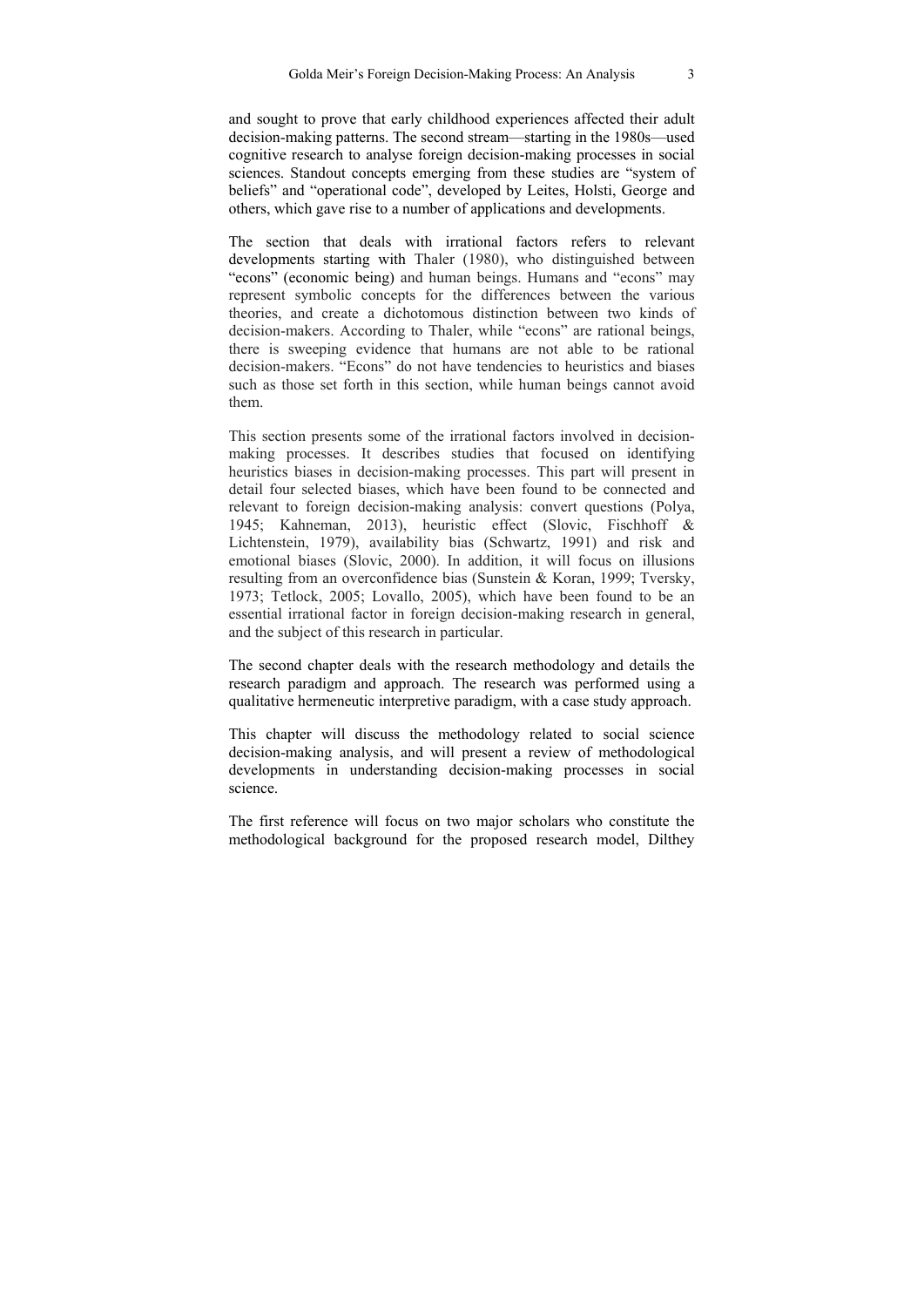### 4 Introduction

(1976) and Ricoeur (1981). These researchers contributed to understanding interpretive methodology developments in decision-making, particularly in the political field.

One of Ricouer's important contributions is the "Hermeneutic Spectrum". Ricoeur referred to historical analysis as a naïve interpretation that leads to more critical analysis that is deeper and open-ended. One end is open to how researchers interpret and understand the subject matter (decisionmaker), and the other end is the researchers' self-reflection.

Since the topic deals with Meir's foreign decision-making in three case studies in the period 1970–1973, which are **historical events**, this part also discusses the revival of historical approaches to research in social science decision-making processes. In addition, it presents the strategies offered by Lustick (1996) in the implementation of this research type, which is adopted as a basis for the innovative proposed model. In essence, the chapter discusses the distinction between social science historical research and scientific research, and the interpretative approach in social science decision-making research. In addition, it also presents the main criticisms towards this approach and some possible answers to them.

Other parts of this chapter address research definitions and designs, as well as research tools. With regard to the last subject, the main research tool used in this research was analysing in depth narrative interviews and historical documents' review and analysis:

**The in-depth interview** used in this research was the semi-structured interview, including five starter-questions. This type of interview permits the addition of questions during interviews in order to refine, focus and better understand interviewees' answers (Edward, & Holland, 2013). Edwards and Holland, J. (2013) noted that semi-structured interviews become more complicated despite an orderly array of starter questions, and are subject to change depending on the dynamics created with interviewees, since the main purpose is to understand interviewees' norms, beliefs and motivations.

The research population selected consisted of two circles of Meir's acquaintance, who were aware of her foreign decision-making processes during that period. The first circle comprised people who had participated or known Meir's foreign decision-making during that period, and the second, of interviews focused on historians and journalists who have dedicated their lives to researching these subjects.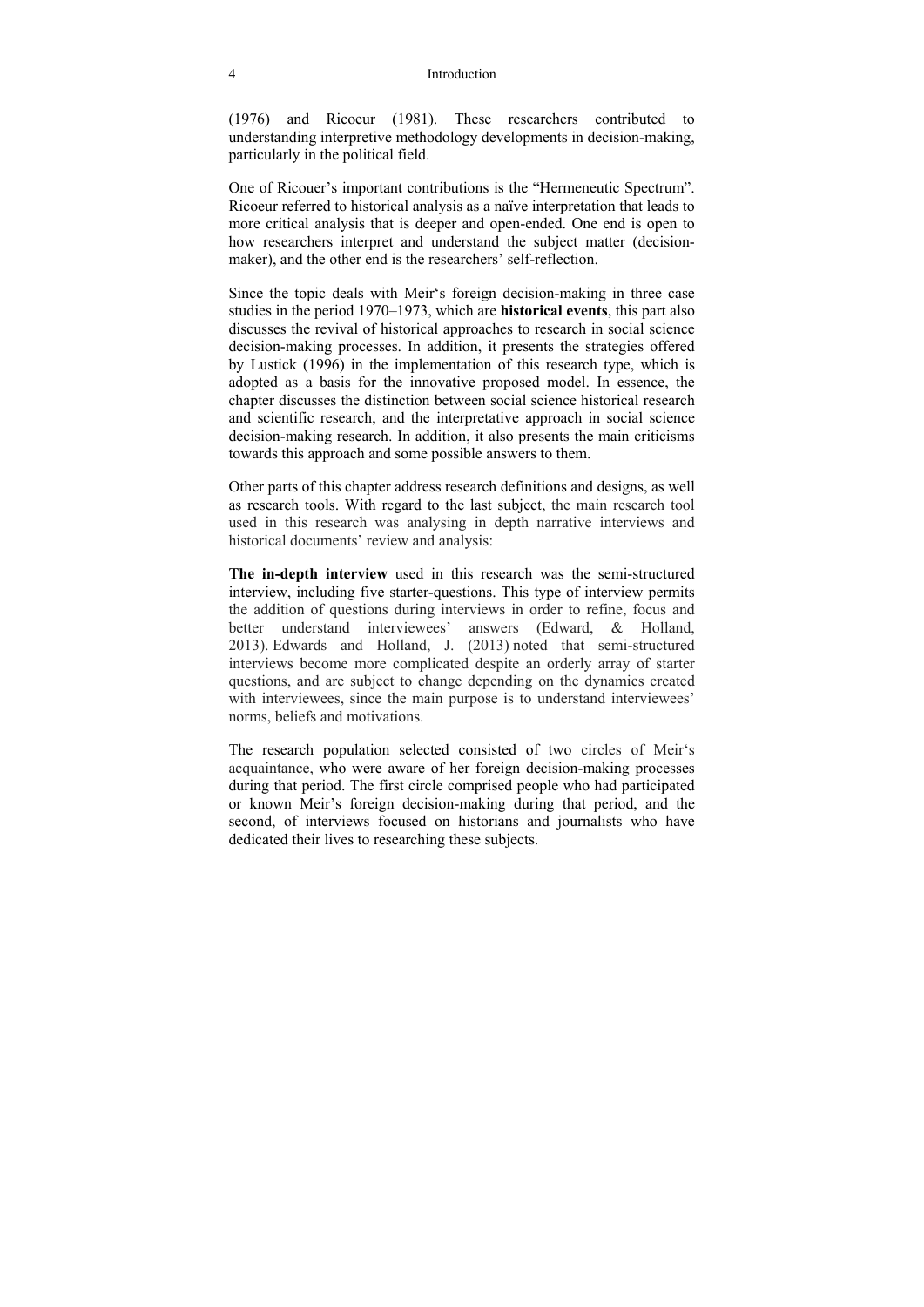Among the interviewees were a former Interior Minister, who has been called the hero of Israel for his brave decision-making during the war; armoured battalion commanders both currently active, and serving during the Yom Kippur War; a leading historian who recently published a series of interviews on the subject of the Yom Kippur War in the Israeli press; and a journalist who has researched Golda Meir's personal life. Additional interviews were held with senior military officials and politicians who contributed their knowledge to understanding foreign decision-making processes during that period.

**With regard to the historical documents analysis** tool, documents included protocols **and** telegrams drawn from primary sources located in archives in Israel and the United States. In recent years, many classified documents kept in these archives have been released to the public. This process of sensitive document release was very helpful to the historical analysis, and allowed many more sources to be included in this research.

The third chapter presents and discusses the findings with regard to aspects of foreign decision-making that characterised Golda Meir's foreign decision-making process during the years 1970–1973. The findings and discussion are presented and discussed according to case studies. Document and interview analysis carried out in this research led the researcher to focus on three main events, in which Prime Minister Golda Meir's foreign decision-making processes were expressed:

**Case study 1: The American peace initiative of 19 June 1970**.

**Case study 2: Meir's foreign decision-making with regard to ending the** *status quo* **in Israeli-Egyptian relations (February– October, 1973).** 

### **Case Study 3: Meir's foreign decision-making regarding the "Six Point" Ceasefire Agreement (October 22 1973–November 11 1973).**

The analysis concentrates on the political-diplomatic aspects of Meir's foreign policy, with reference to two further connected aspects: military and intelligence.

The analysis of foreign decision-making in the three case studies, which examined the nature of Meir's foreign decision-making, was carried out according to the research questions and presented in four stages: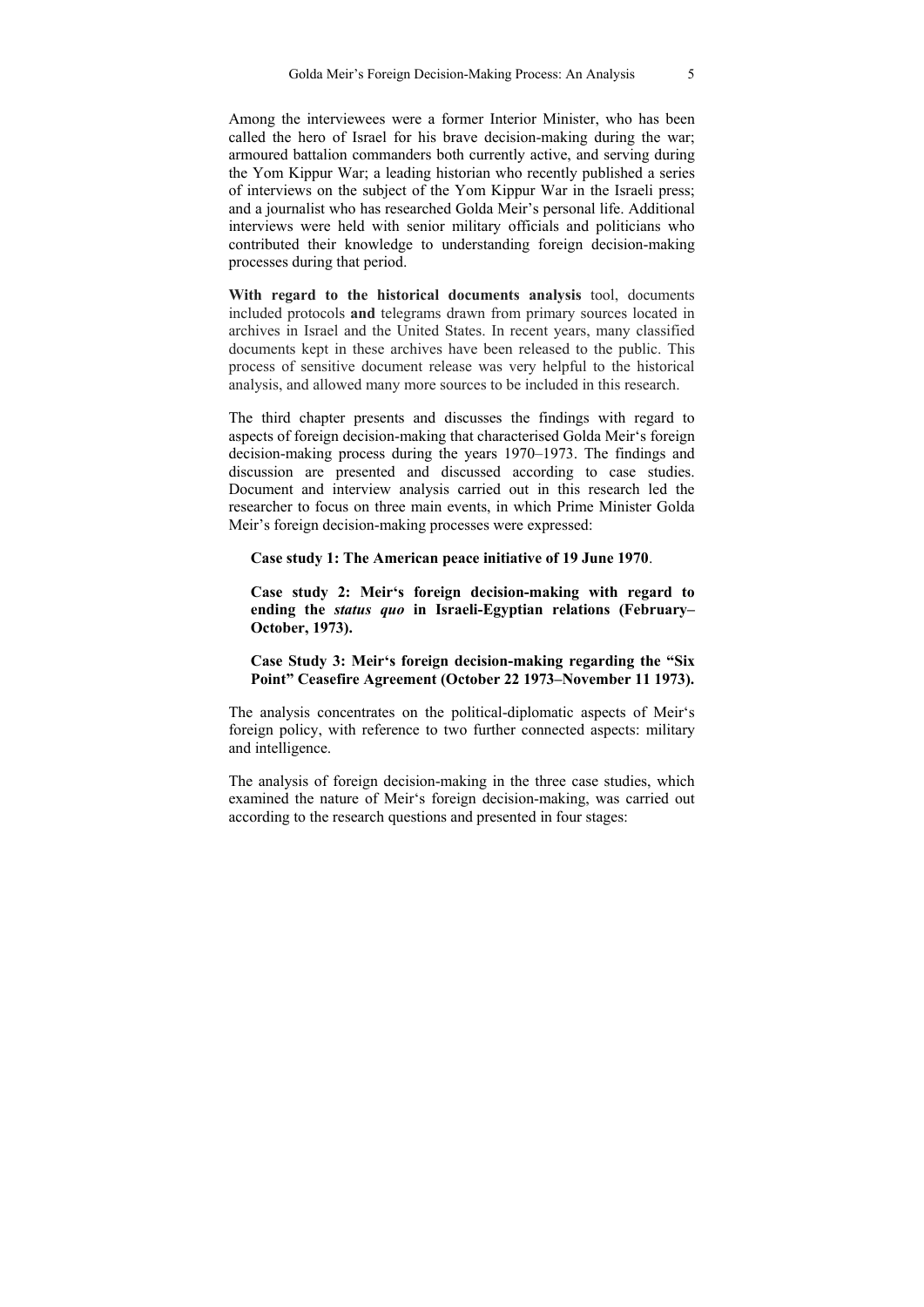### 6 Introduction

- First: layout and description of the event through research findings, described documents, interviews and historical literature on the topic analysed, as well as identifying and marking out dominant decision points during the course of the decision-making processes throughout this event;
- Second: emphasising and analysing the decision-making points that affected the event, and created it, in the light of **foreign decisionmaking models from the main research approaches**. The rational approach, using the Rational Model (Cashman, 1993), the bureaucratic approach, using the Organizational Bureaucratic Model and Bureaucratic Politics Model (Allison, 1971) and Halperin's Governmental Model (1974); the psychological approach, using Prospect Theory (Kahneman & Tversky, 1979) and Festiger's Cognitive Dissonance Theory (1957). In addition, several decision-making points were analysed according to the following irrational factors: experts intuition (Simon, 1992); experts' illusion of overconfidence (Tetlock, 2005); planning fallacy bias by Tversky & Kahneman (1979); optimism bias by Lovallo & Kahneman (2005) and hindsight bias /outcome bias (Kahneman, 2013);
- Third: highlighting and analysing external factors that affected foreign decision-making processes in studying the event. It is important to point out that the research focuses on external factors alone, and will not refer to internal factors: i.e. emotional, psychological or any other factors with reference to the dominant decision-maker, Golda Meir. However, the researcher applied a psychological approach model to the analysis of several decisionmaking points in Meir's foreign decision-making process.
- Fourth: a final summary analysis of the events according to Cashman's (1993) Rational Model.

## **Case Study 1: The American Peace Initiative of 19 June 1970**

This case study deals in the main with Meir's foreign decision-making with regard to the presentation of the American peace initiative, against a background of increasing tension between Israel and the U.S.A., and escalation in the War of Attrition between Israel and Egypt (1967–1970),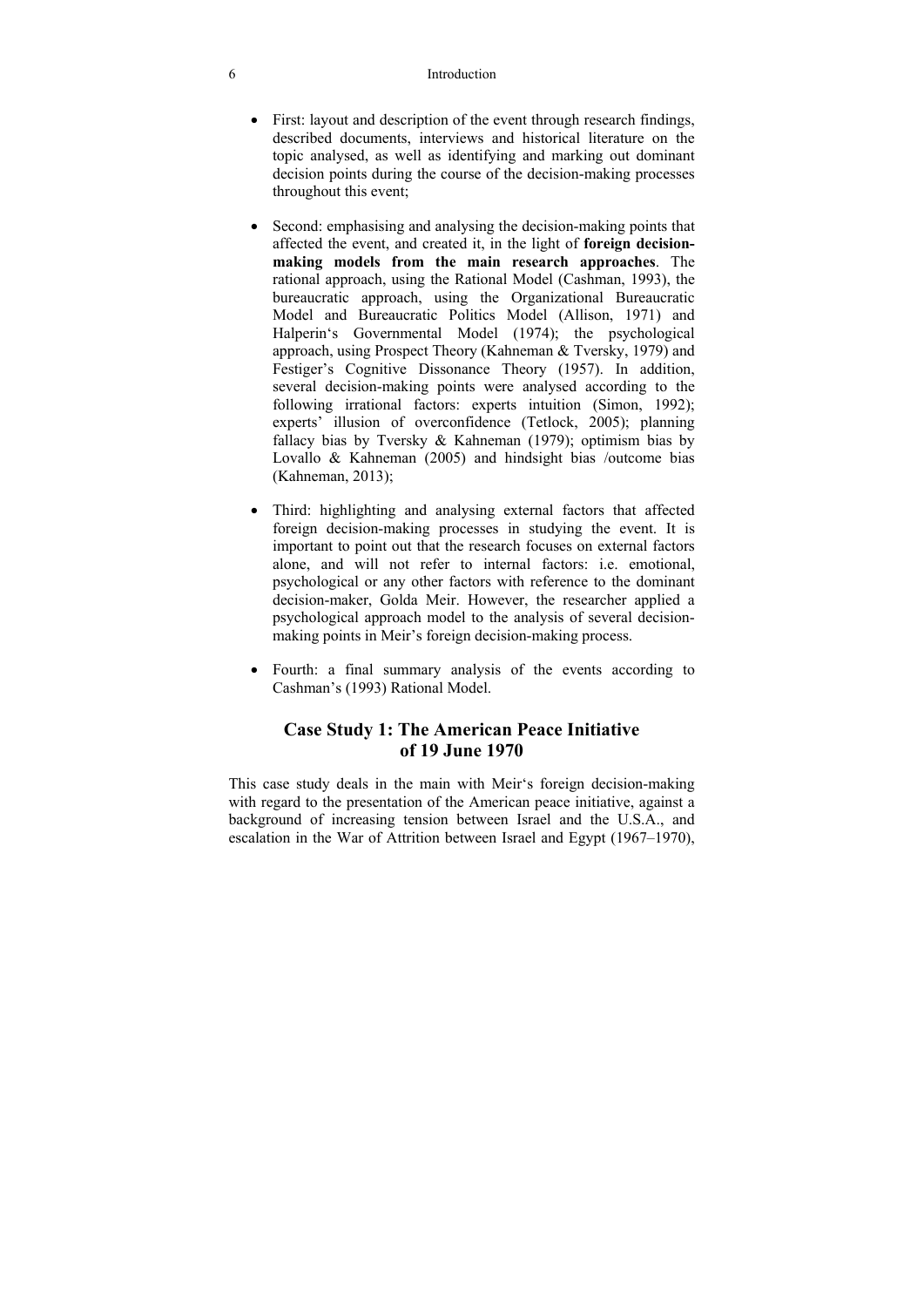and increased Soviet military presence in Egypt. At that time, two parallel channels of communication developed between Prime Minister Meir and the U.S.A: a formal channel to the State Department, headed by Secretary of State Rogers, and a back-door, secret, channel to the White House, and in particular the President's National Security Adviser, Kissinger. This section describes Meir's foreign decision-making in the light of the tension that existed between Israel and the U.S.A. in the light of the military happenings between Israel and Egypt, and the influence of contacts between the U.S.A. and the U.S.S.R. and Egypt.

The analysis of Meir's foreign decision-making process in Case Study 1 will refer to the following five key decision-making points:

- 1. Meir's initial reaction to the presentation of America's peace initiative on 19 June 1970;
- 2. Decision on the nature of the first message sent to President Nixon regarding the American peace initiative;
- 3. Formal reaction to the American peace initiative, in the light of Egypt and the U.S.S.R.'s agreements;
- 4. Meir's dealing with the crisis regarding wording of Israel's agreement; and
- 5. Reaction to Egyptian and U.S.S.R. forces violating the initiative.

## **Case Study 2: Meir's Foreign Decision-making Regarding Ending the** *Status Quo* **in Israeli-Egyptian Relations (February–October, 1973)**

This case study addresses Meir's foreign decision-making during 1973. The study is divided into two parts, the first part referring to before the outbreak of the Yom Kippur War on 6 October 1973, and the second to Meir's decision-making during the War. Meir's foreign decision-making in the first part took place at a time in which the *status quo* was established. The *status quo* **existed** both between Israel and the U.S.A., characterised by diplomatic support and long-term military supplies, and between Israel and Egypt, characterised by a continued political stalemate that prevailed from the failed American initiative in 1970 up to the outbreak of war. This section describes Meir's foreign decision-making and her reactions in the light of the rapprochement between Egypt and the U.S.A. and Egypt's distancing itself from the U.S.S.R., and the start of a secret communication channel between Egypt and the White House.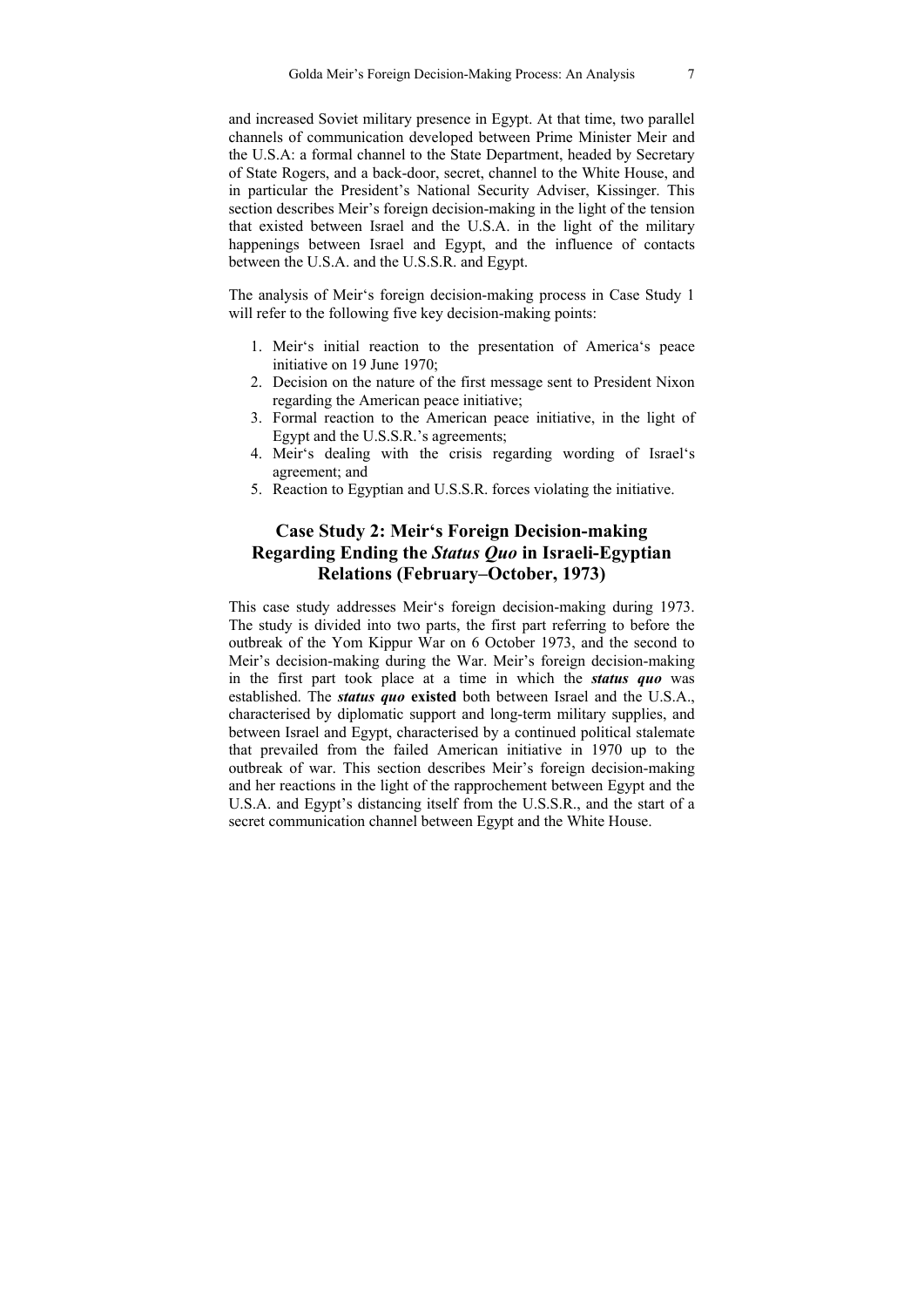The second part of this case study deals with Meir's decision-making during the war itself.

The analysis of Meir's decision-making in this case study will focus on the following three principal foreign decision-making points:

- 1. Reaction to the Egyptian peace initiative, 25–28 February, 1973;
- 2. Considering a reaction to Egypt's threats of war; and
- 3. The decision regarding an early preventative attack against Egypt.

During the course of the review and analysis carried out by the researcher regarding the first four days of the war, it emerged that these were critical days in Meir's foreign decision-making on a political level, and of her partners, Defence Minister, Moshe Dayan; Chief of Staff, David Elazar; and Head of Intelligence Services, Eli Zeira, known collectively in the literature as "The Generals".

The second part will therefore describe and analyse three significant foreign decision-making problems with which Meir had to deal during the first days of the war:

- 1. The level of sharing with the White House the actual situation in the area;
- 2. Foreign relations with Jordan during the War; and
- 3. The *modus operandi* regarding the international diplomatic arena.

# **Case Study No. 3: Meir's Foreign Decision-making Regarding the Ceasefire agreement (October 22, 1973–November 11, 1973)**

This case study deals with Meir's foreign decision-making at the beginning of the transition process in the conduct of conflict between Israel and Egypt up to its resolution. During this period, a ceasefire agreement was reached (18 January 1974), which started with the "Six Point" agreement signed between the parties on 11 November 1973.

This section describes Meir's foreign decision-making whilst conducting contacts between herself and the White House and Egypt.

The analysis of Meir's decision-making in this case study will focus on the following four principal foreign decision-making points: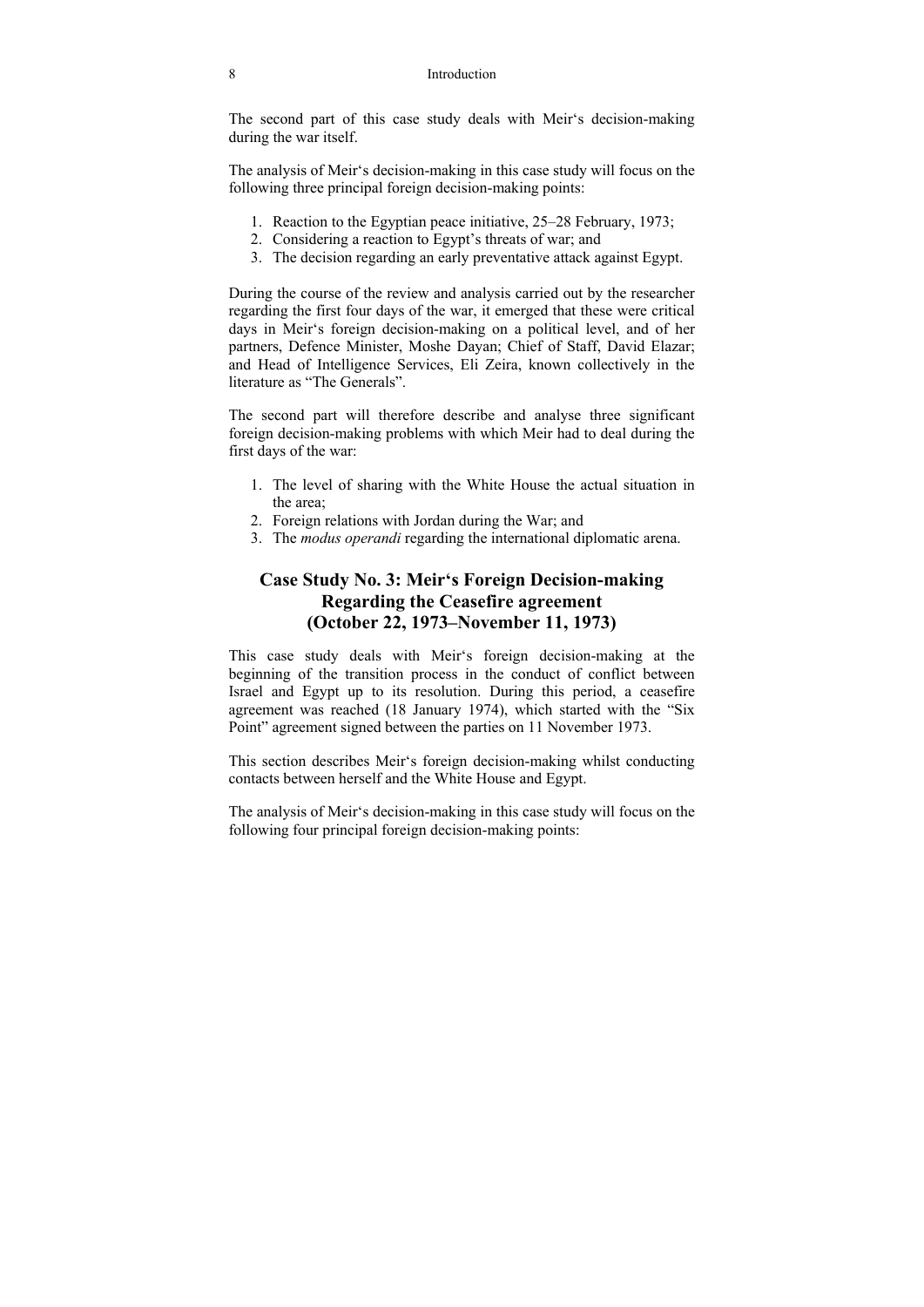- 1. U.N. Security Council Resolution 338;
- 2. The one-time provision of non-military supplies to the besieged Egyptian 3<sup>rd</sup> Army:
- 3. The exchange of prisoners and permanent supplies to the  $3<sup>rd</sup>$  Army; and
- 4. The crisis around the "Six Point Agreement".

This research comprises a combination of a number of subject matters and research tools. The conclusions will therefore refer to each subject matter separately as follows:

The fourth chapter presents the research conclusions. This chapter is divided into three parts: the first presents the conclusions regarding Meir's foreign decision-making process aspects through in-depth narrative interviews analysis:

- o with regard to various aspects of Meir's foreign decision-making process; and
- o with regard to dominant influencing factors in Meir's foreign decision-making processes.

The second part refers to Meir's foreign decision-making characterisation through the three case studies applied with regard to the various analytical approaches, based on historical documents review and analysis:

- o with regard to the selected case studies events;
- o with regard to the analysis of aspects of Meir's foreign decisionmaking processes; and
- o with regard to the analysis of dominant influencing external factors of Meir's foreign decision-making processes

The third part is a presentation of a graphic description of the research conclusions with regard to the three case studies.

This chapter serves as a springboard for the next section: the researcher's proposal and contribution to the study of foreign decision-making analysis, the Holistic Combined Spiral Model (HCSM).

The fifth and final chapter presents the HCSM: the proposed model combines the researcher's practical insights, which emerged from the literature review describing approaches to foreign decision-making, the review of methodology employed in this research and the discussion of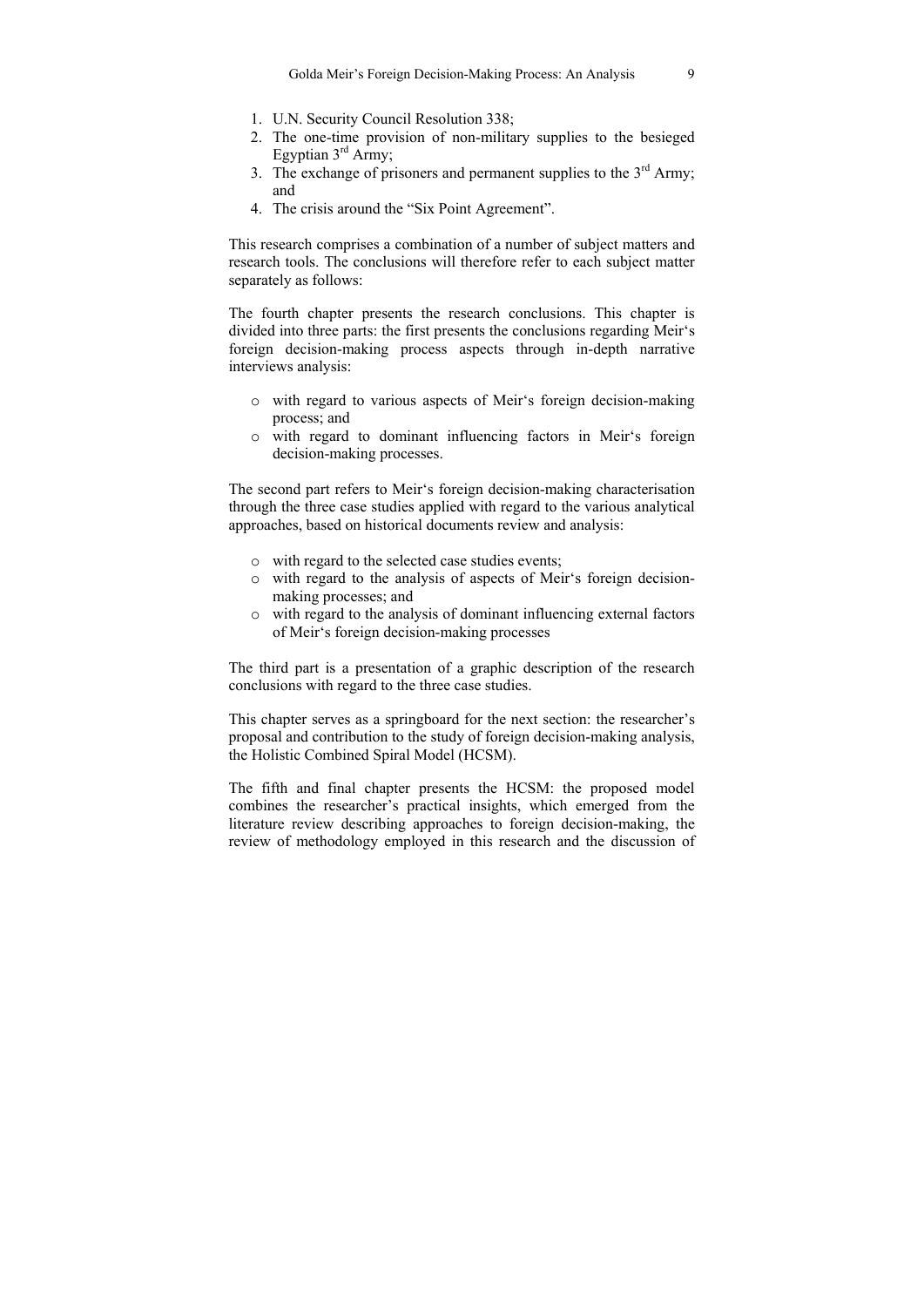findings emerging from three case studies with analysis of Prime Minister Golda Meir's foreign decision-making (between June 1970 and December 1973). The conceptual framework of this research process and its conclusions has led to the formulation of the applied HCSM model.

HCSM tends to be a reflective model for foreign decision-making process analysis in political science, based on two key stages: a rejection of the basic assumptions of natural science, as being a suitable application of the study of decision-making in political science; and adopting basic assumptions from the hermeneutic interpretation tradition, from Ricoeur's (1981) school of thought.

The researcher tends to adopt the basic assumptions made by Ricoeur (1981), and apply them in this proposed model process. This chapter will present basic methodological assumptions, model goals and questions, in addition to five core application principles:

- 1. HCSM aims for a holistic perspective: a theoretical level with an ontological and epistemological starting point; and practical levels—continuing on from Hermann's (2001) determination and thus similarly to the first complex point of view presented by Allison (1971), the researcher in HCSM assumes that a holistic panoramic perspective of decision-making processes is likely to significantly contribute to understanding relevant phenomena;
- 2. HCSM offers to combine approaches and create new concepts; it offers to refer during the analysis to the **rational, emotional, bureaucratic and irrational** aspects taken from the fundamental approaches**.** The four aspects will be considered from two points of view: theoretical sources and practical applications;
- 3. HCSM tends to emphasise the **dominance of a single decisionmaker.**

Relying on previous researchers' arguments, the model proposes a principal basic argument, according to which in cases of complex decision-making, decisions are taken by a lone and dominant decision-maker, who is a senior personality in the ruling apparatus, and who therefore has direct responsibility for its outcomes.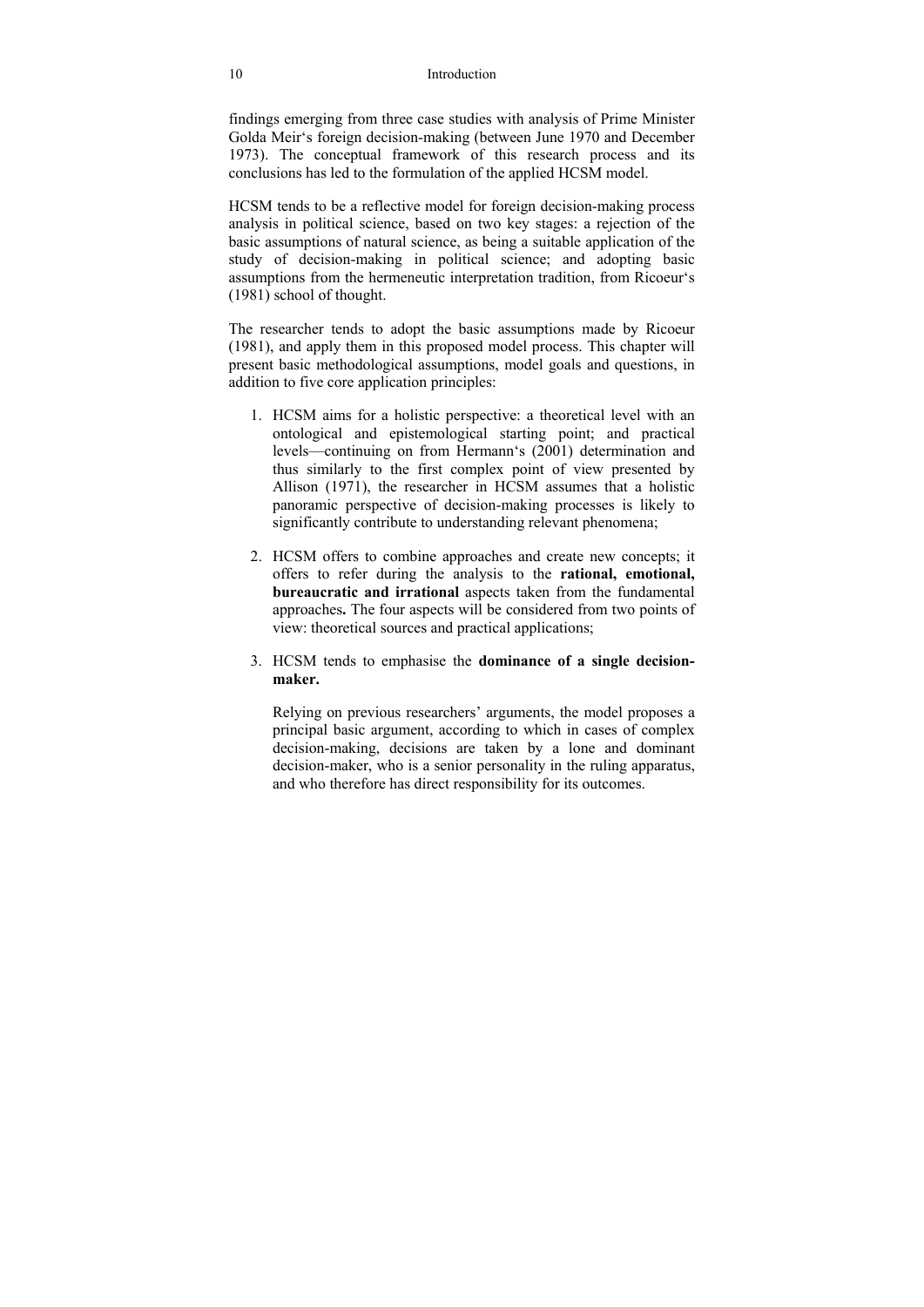### 4. **HCSM Dominant Influencing Aspect (DIA) & Dominant Influencing Factors (DIF) within each Decision-making Points (DMP).**

These principles, derived from the case studies, are three of the common prominent conclusions that emerged. DIA refers to the fact that in every decision-making point, one can distinguish and focus on the existence and influence of one more dominant aspect among the four proposed; and DIF refers to the fact that in every decision-making point, one can distinguish and focus on the existence and influence of dominant factors.

5. HCSM proposes to describe foreign decision-making process analysis as an ongoing process that gathers decision-making points as represented by the **spiral motif.**

**In summary,** this research advances and combines two parallel areas of research—historical and foreign decision-making in social sciences.

Historical research: by examining the period between June 1970 and December 1973, the research describes how Meir's decision-making in the early 1970s contributed to driving the peace process in later foreign relations between countries, as well as it being the background to the commencement of direct talks between Israel and Egypt in November 1977. In this context, this research contributes another level to understanding the Israeli-Egyptian conflict and its resolution at that time.

Foreign decision-making in social science research: the research deals with analysing chosen models from principal approaches in the field, as well as their application in three case studies that investigated Meir's foreign decision-making in different events from 1970–1973. The application process led to conclusions from which the researcher formulated a theoretical and practical model for reflective analysis of foreign decision-making, known as HCSM.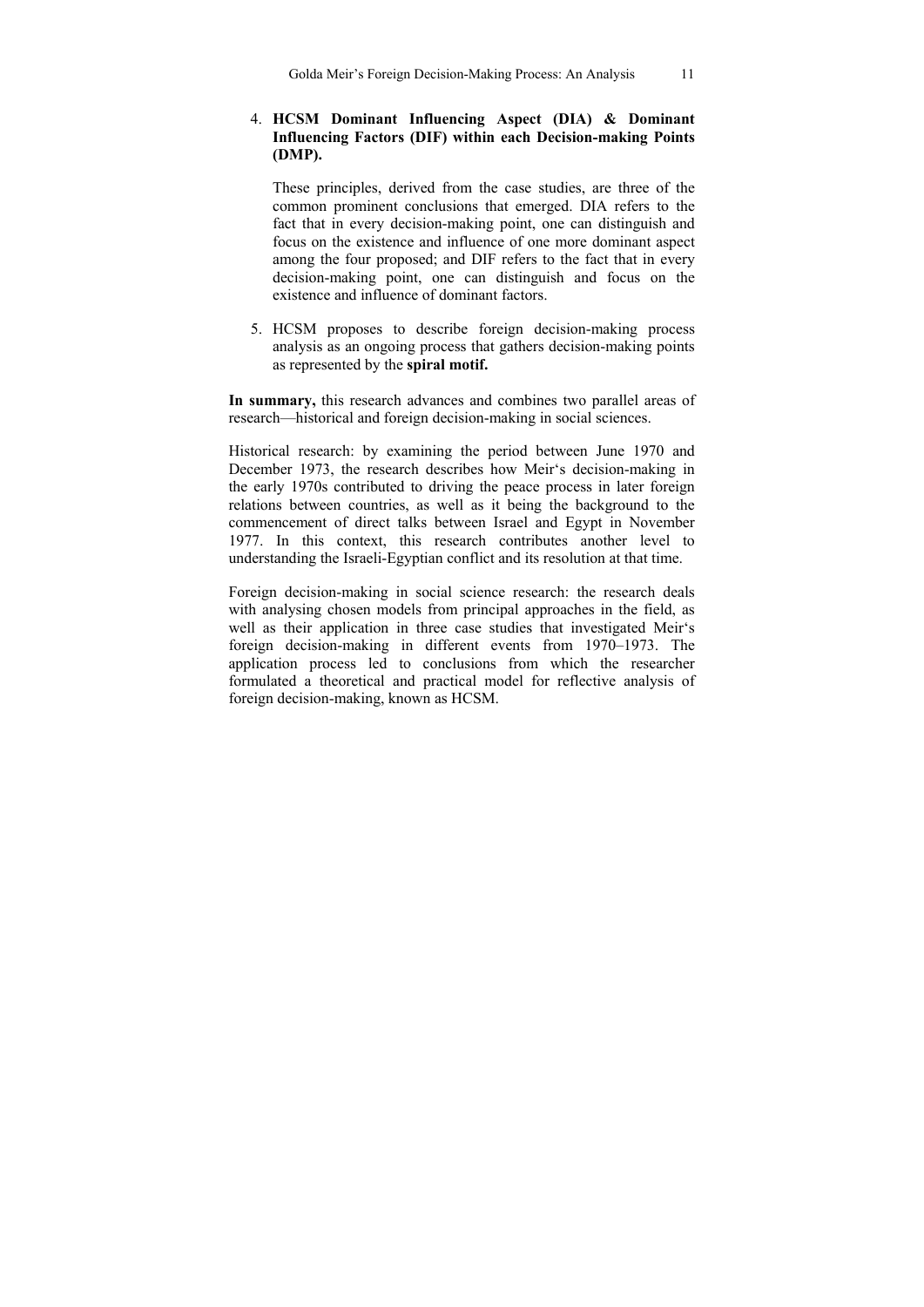# CHAPTER I

# LITERATURE REVIEW

### **Introduction**

The foreign behaviour of international players is one of the most important issues that engage the discipline of international relations**.** The analysis of decision-making in political science is a micro-strategy that aims to describe, explain, and sometimes even forecast the outputs of decisions as well as actual foreign decision-making behaviour itself (Bueno de Mosquita, 1992). Rosenau (1987), one of the pioneers of foreign policy study, described the field as research that intends to decode a wide range of human activity. It therefore engages practically in the study of decisionmaking processes in international relations at all politics levels.

Simon (1982, 1985, and 1992) a leading decision-making researcher in the field of political science and international relations referred to the issue and its solution as bridge or chess, as have others. In these games, the sweeping benefit is the ultimate goal, which means victory in itself is an integral part of the game. The event creates a match between means and goals, and players have to take only one decision in response to one question: What is the optimal option available that serves the desired purpose?

However, it is clear that politics is certainly not a game. Casif (2005) described politics as the art of assessing measures that others may take. The idea that politics is a game has helped develop a theoretical framework to define and distinguish different types of contests and games. Over time it has become strict, formal and mostly mathematical.

The literature chapter covers academic written texts in the field of decision-making processes in international policy-making, relying on two selection criteria: they display inalienable assets alone, and they belong to one of three approaches—rationalistic, bureaucratic (organizational and governmental) and psychological. Texts that relate to biological elements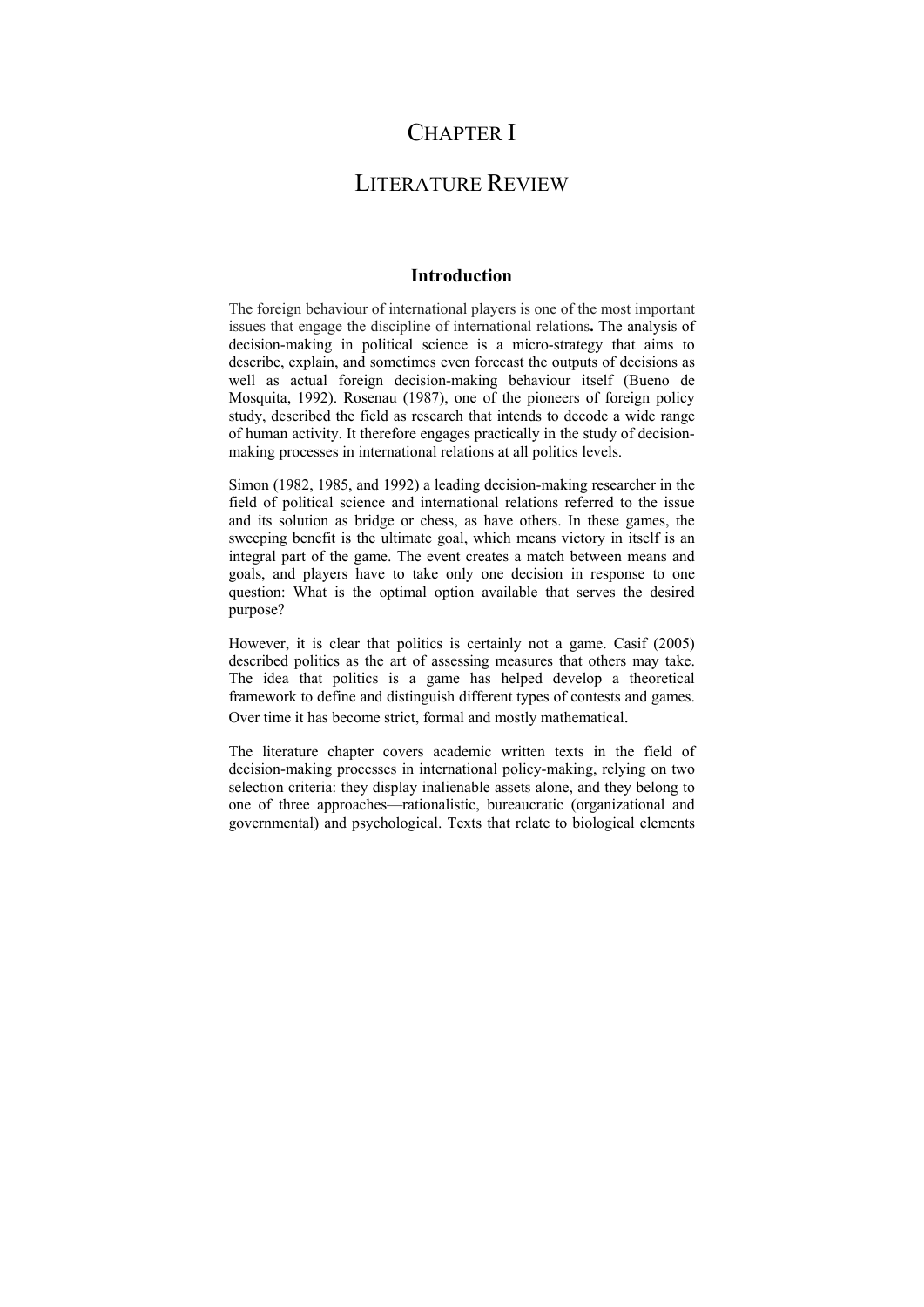of decision-making processes in international policy-making are not included, as this assumes that they are mostly mental processes.

# **I. Decision-making Approaches of Foreign Policy Analysis**

## **I.1 The Rational Approach**

The rational approach is the basic proposition in decision-making. The term "rational" itself is complex and requires precision and understanding regarding the reference. At first glance, the term "rationality" is neither an absolute nor an objective. However, some argue that the basic understanding of this elusive concept and the assumption that people sometimes tend to be rational creatures, is a significant basis for all social science research (Zisser, 1993: 333).

The rational approach, in its original state, sees national players as actors acting in the light of a clear system of preferences. In addition, the players are perceived as being conscious of every interchangeable possibility, and as those who choose the possibility that brings maximum benefits to themselves. It also provides a point of reference from which one can analyse the whole sphere of decision-making processes in international policy making. The realistic school assumes that countries act in a rational manner with regard to issues concerned with power struggles and power plays in an anarchic international sphere (Casif, 2005). On a simpler level, when relevant information is fully held, it is possible to imagine what a decision will be. Although, as the game gets more complicated—when information is incomplete, goals conflict, etc.—all these values make the use of the term "rational" very problematic.

However, the rational approach can be applied to a wider range of different decision games, for example, international relations researchers have used game theory in the study of bargaining processes and deterrence.

In its classical version, the rational paradigm assumes that decision-makers are primarily rational players who are aware of every possible alternative for action, and are capable of accurately determining expected results of these alternatives. Decision-makers take decisions in the light of clear and unambiguous priorities, which are set by an intelligent rules system. Allison (1971) defined rationality as a "consistent value, maximising choice within specified constraints" (Allison, 1971, 30). Other researchers perform three basic steps in the following order: 1. **Formulate** all possible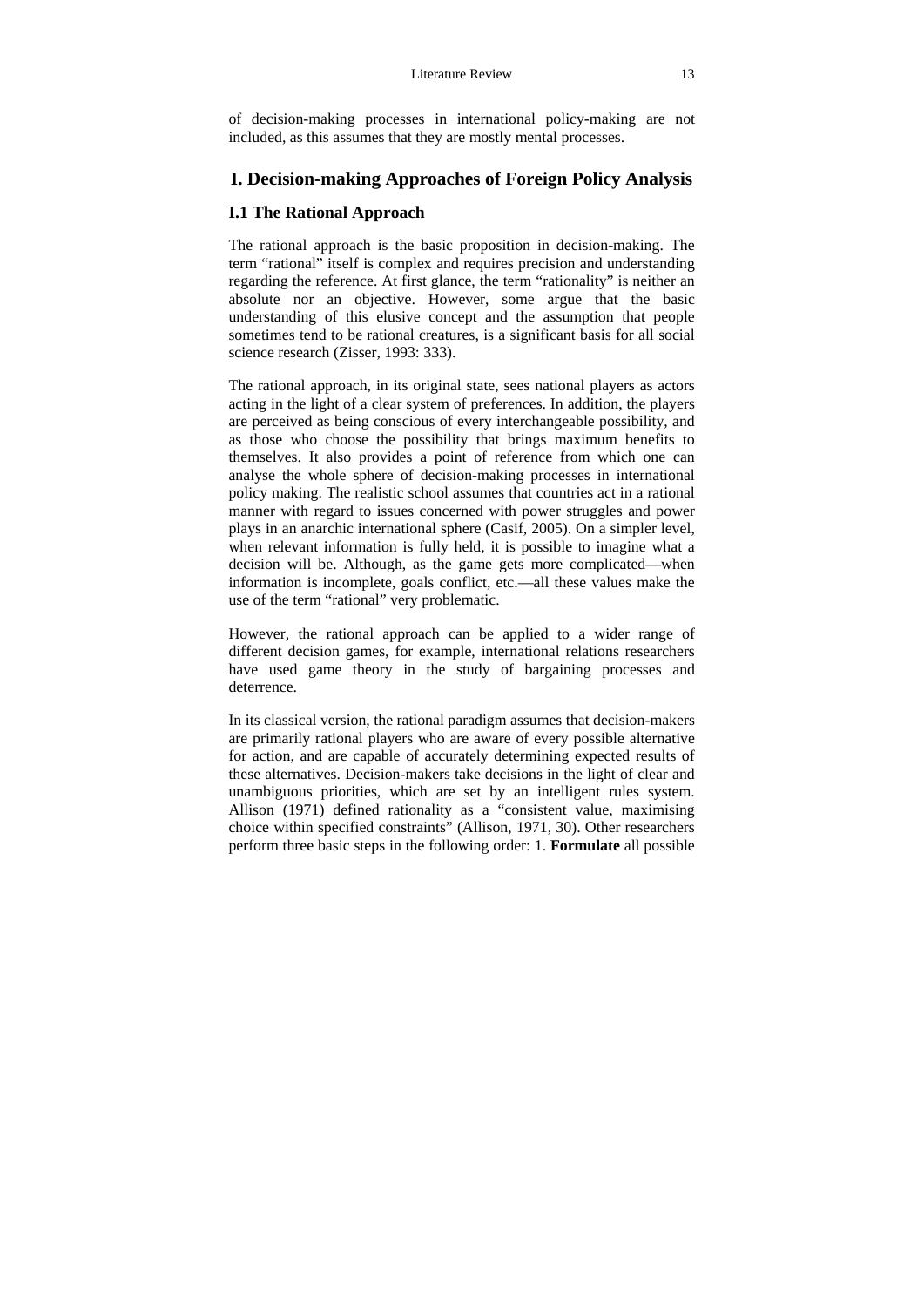alternatives; 2. **Evaluate** in terms of the cost-effectiveness of each of these alternatives and apply an appropriate probability score; and 3. **Select** the optimal alternative, which would provide them with maximum benefit (Maoz, 1990, Russett & Starr, 1992, Allisson & Zellikow, 1999).

MacDonald (2003) expanded the three stages of rational decision-making:

"First, actors are assumed to employ **purposive action** motivated by goaloriented behaviour and not simply by habit or social expectations. Decision-makers must be able to identify a priority goal and move forward with an intention of reaching that objective... Second, actors display **consistent preferences** as manifested in the ability to rank preferences in transitive order" (Mintz & DeRouen, 2010, p. 58).

McDermott (2004) defined transitivity as a situation whereby if outcome (a) is preferred over outcome (b), and (b) is preferred to  $(c)$ , then  $(a)$  is preferred to (c). For example, if diplomacy is preferred to sanctions and sanctions are preferred over force, then diplomacy is preferred over the use of force. **Invariance** means that "decision-makers' preferences hold steady in the face of various information presented" (Mintz & DeRouen, 2010, p.58). In addition, Riker (1995) noted that "preference ordering is a hallmark of purposive behaviour" (*ibid*). The two explanations therefore together arouse the understanding that actors must know what they want and must be able to rank various outcomes in relation to a goal (Mintz & DeRouen, 2010). In other words, the researchers emphasised the major principle according to which decision-makers need to know their destination if they hope to actually get there.

The rational approach has a number of application models, one of which is attributed to Cashman (1993). His application was founded as an operative and inclusive illustration of the rational model: 1. Identify problem; 2. Identify and rank goals; 3. Gather information (this can be ongoing); 4. Identify alternatives for reaching goals; 5. Analyse alternatives by considering consequences and effectiveness of each alternative and probabilities associated with its success; 6. Select alternative that maximizes chances of selecting the best alternative as determined in step five; 7. Implement decision; and 8. Monitor and evaluate (Cashman, 1993).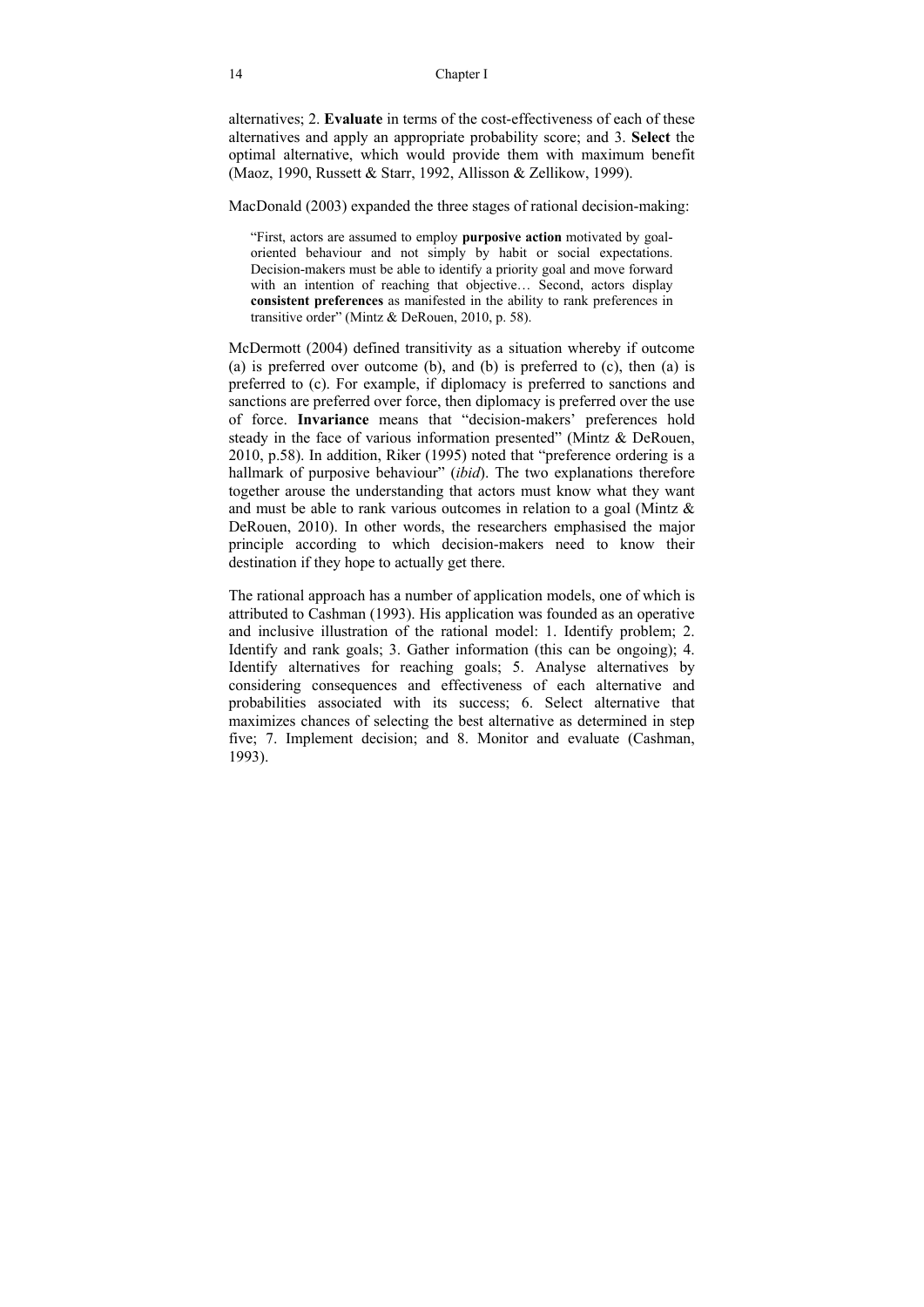### **I.1.1 Rational Approach and Basic Concepts of International Relations**

- A. **Realist School:** Leading researchers in this school are Morgenthau, Kennan, Kissinger, Aron and others. This theory partly overlaps with the basic assumptions of the classical paradigm. Realist players perceive states as key unitary players in international relations. Only these players have the ability to define interests, goals and objectives in a distinct, systematic and coherent manner, and act on a priority basis. The realistic approach assumes that countries act rationally when they perform computational costbenefit analyses and make maximum benefit decisions. Another assumption is that maximum benefit is maximum power in an anarchic international environment (Aron, 1966; Morgenthau, 1970; Kissinger 1994). These two assumptions are related to each other and even overlap, but the emphasis in each one is different. The first emphasises the potential for state-level players, and the second emphasises the outputs of decisions and actions.
- B. **Neo-Realism:** An important and integral member of this school is Waltz (1996). Waltz tried to organize starting positions of classical realism into scientific theoretical frameworks. He coined the term "structural realism", and intended to identify the exact conditions in which state actors live and operate. According to his theory, state actors are like billiard balls, their relative values differ. Relative strengths of relevant variables such as GDP, military power, territories, population and others operating in an anarchic international environment must be measured. According to Waltz, in an anarchic environment, there is a strong tendency to strive toward a relative balance of power in the international system. Another assumption is that countries constantly move on a continuum between self-preservation and striving for universal dominance. Hence there is some overlap between the neo-realist school and classic paradigms: both assume that states are units that aspire to maximum values and goals. One of the main differences between them is the premise in structural realism that countries operate within a set of constraints and limitations influenced by the anarchic nature of the international system.
- C. **The school of international institutions:** emphasis in this school is the contribution of international interaction among international institutions, particularly with regards to the explanation of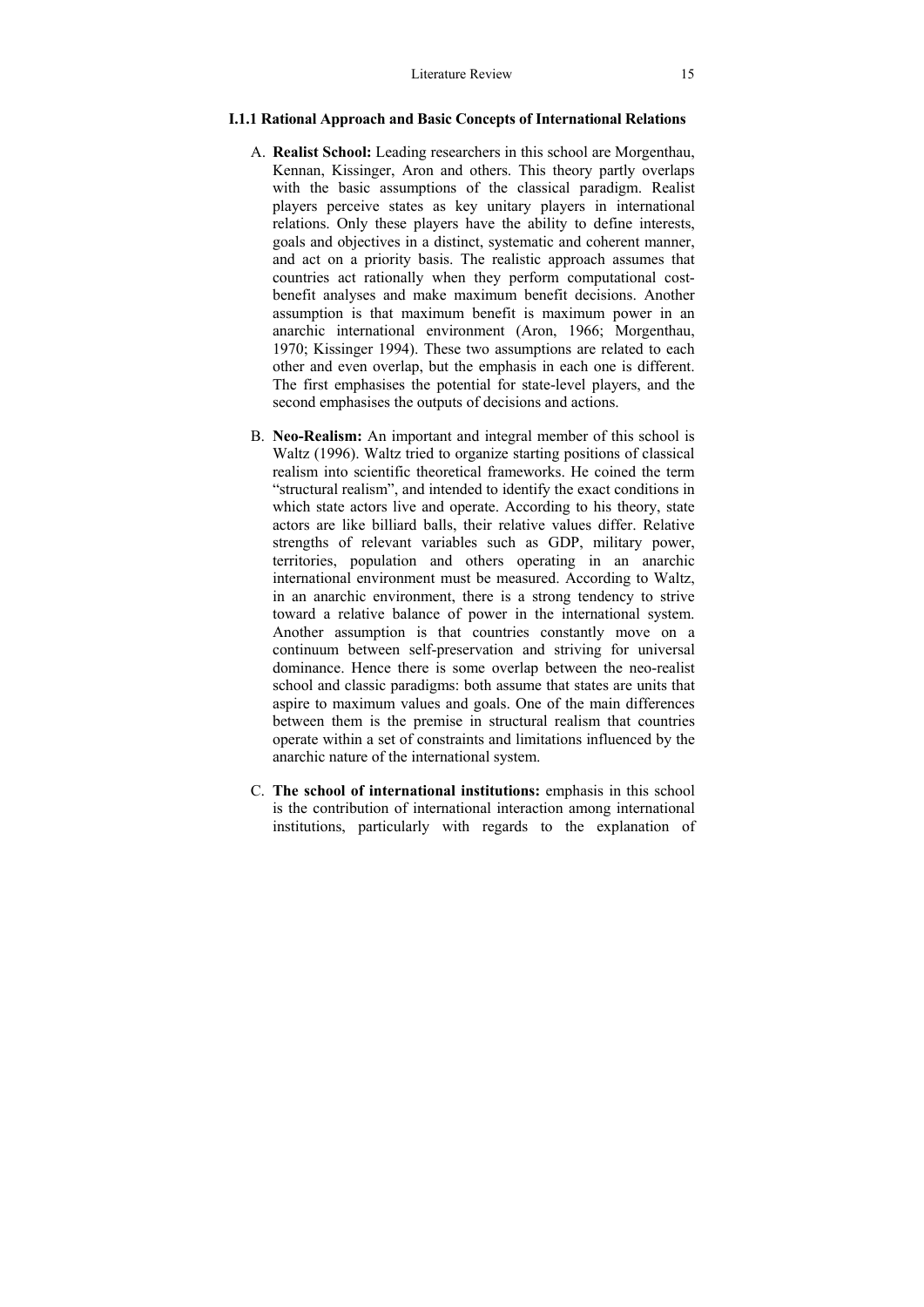### 16 Chapter I

cooperation between states. These are the fundamental variables used by this school to explain international politics (Martin, 1992).

D. **The liberal school** rediscovery is an important development in recent years. According to the inclusive premise of this school, democracies do not fight each other (Levy, 1997). This school focuses on democratic countries, and therefore does not relate to fundamental differences in the form of international decisionmaking of democratic players versus non-democratic actors. Moravcsik (1997) tried to fit the classic rational model school, stating that macro social goals and values (cultural) actually shape the strategic preferences of various administrations, both democratic and non-democratic. He claimed that once they were designed, they became the foundation of governmental actors' rational behaviour.

### **I.1.2 Rational Approach—Criticism and Modifications**

The classic actor model tries to describe, explain and predict outputs of decisions in international terms. However, there are those who have tended to emphasise the ambiguity of the terms rational/irrational (for example, Ariely, 2009). Other previous researchers have presented more extreme criticism.). Allison and Zellikow (1999) claimed that such concept interpretation means tendentious retroactive policy decisions analysis, which accommodates any rational principles to every foreign policy action (Allison & Zellikow, 1999).

Renshon and Renshon (2008) emphasised that a careful consideration of policy alternatives using the rational approach does not automatically ensure a sound outcome: "Experts and advisory groups often analyse policy dilemmas thoroughly but arrive at suboptimal outcomes. In general, the analytic process of the rational model should lead to better decisions, although not always to better outcomes" (in Mintz & DeRouen, 2010, p. 58).

Other researchers have highlighted decision-makers' tendency not to change policy direction, although it was irrelevant to situations at the time (e.g. Levy, 1992; Stein & Pauly, 1993).

Some critical scholars emphasised the irrational elements in the decisionmaking processes: these elements are specified separately and in depth below. In general, we should mention several examples: Singer (1968) and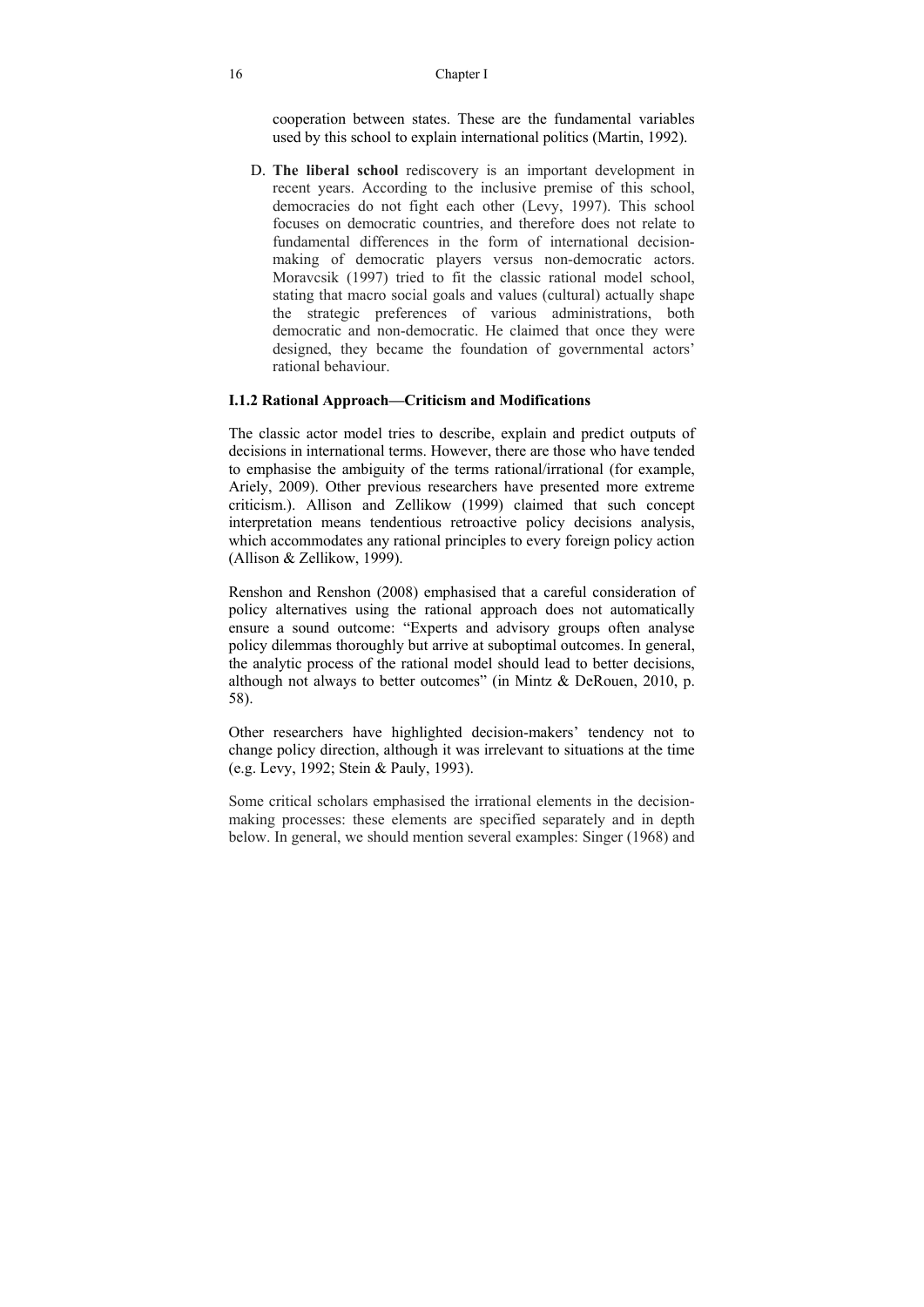#### Literature Review 17

Astorino-Courtois (2000), who have shown that in situations where decision-makers are tense or have serious concerns, they may use nonrational functions. In addition, Verba's (1969) model examined rational and non-rational decision-making processes. His main conclusion was that under certain conditions, administrations tend to make decisions in accordance with the guidelines of the classical paradigm, which he called rational measures meaning destinations and rationality. He estimated that decision-makers choose the alternative that enables the implementation of relevant targets, but not necessarily at the lowest costs.

Braybrooke and Lindblom (1963) offered a more critical perspective. They believed that most decisions that have created a major change in international politics do not meet the criteria of the classical rational model. According to them, the premise of the classical model—that decision-makers evaluate all possible alternatives in terms of cost-benefit analysis and choose the most beneficial option—is fundamentally wrong. The authors noted that decision-makers work within the constraints of time, budget, and available information, which make demands of the classical model too unrealistic. Braybrooke and Lindblom emphasised the difficulty of making rational decisions related to connections with decisions taken in the past, and simulated past decisions as branches that grew earlier. Therefore, in most cases, returning to a starting point is impossible. Thus, they argued that decisions taken reflect mostly supplemental changes and not fundamental ones. In addition, they referred to a decision-maker's limited perspective/viewpoint considering agenda issues, which leads them to prefer dealing with simple problems that require simple orientation. Their proposed model is the Incremental Model, which was first introduced by Lindblom in 1959 as "the Science of Muddling Through". The model suggests that a decision is made using measures that take into account limitations and constraints that appear over time during policy making and its implementation. Limitations and constraints relate to costs, connections, decisions made in the past and partial information. In addition, the researchers stated that decision-makers prefer to divide problem resolution into sub-components, thereby avoiding the need to devise a comprehensive strategy, requiring fundamental decisions that can be fatal (Casif, 2005).

However, Mandel (1986) noted that "this dynamic is conservative in that it entails only minor fine tuning of past decisions rather than a broad exploration of policy alternatives… Incrementalism leads to decisional inertia because the same alternatives are accepted over and over" (Mintz  $\&$ DeRouen, 2010, p. 74). Because there is no large deviation from past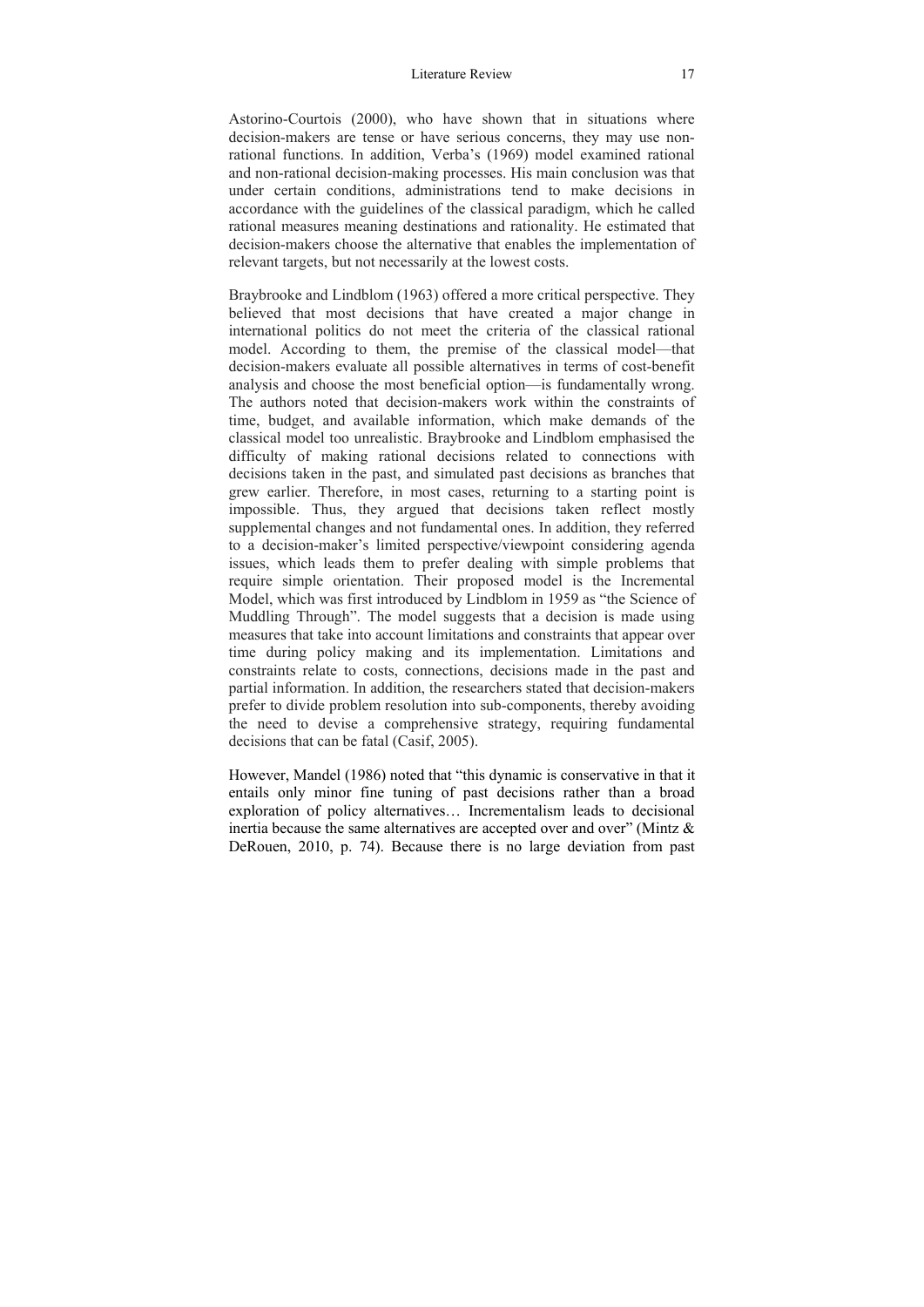#### 18 Chapter I

choices, there is little chance of catastrophic failure resulting from one decision. In addition, since incremental decisions only make for small changes in the *status quo*, they rarely completely solve problems, but rather provide temporary solutions (*ibid*). Braybrooke and Lindblom (1963) asserted that "this is the typical kind of problem solving encountered in everyday politics" (Mintz & DeRouen, 2010, p. 74).

The classic approach has been modified in various ways that combine, on the one hand, a critical stance towards it, and agree with some of its basic assumptions on the other. Significant modifications were made by Nobel Laureate in Economics, Herbert Simon<sup>1</sup> (1957, 1982, 1985 and 1992), and his Bounded Rationality Model. Simon emphasised the costs associated with locating the information needed for decision-making, contrary to the rational model that assumes that information is readily available and complete. Simon's proposed decision-making model was called the "satisfactory" model. Simon objected to the assumption that policy makers try to maximize goals and objectives. According to him, decision-makers do not usually discuss all possible alternatives, tending to settle for several alternatives, which are examined with regard to future action, until they find an accepted option within minimum standards, although these may accrue during the early stages of the process or in a short time (Casif, 2005). In other words, decision-makers deal with the rejection of alternatives until they come upon the best alternative that is perceived as satisfying. According to Simon, since every decision has a cost effect on decision-makers, they tend to predetermine what is considered an adequate decision, then adopt this alternative criterion and end the search process. "Decision-makers consider specific criteria for satisfaction, which are subjective and determined in accordance with levels of ambition for expected results. For example, if decision-makers anticipate difficulty in finding an appropriate alternative, they may set a relatively low level of ambition and vice versa" (Doron, 1986, p. 64).

Another interesting theory that criticises the rational paradigm is the cybernetic paradigm. This approach is identified with Stainbruner's (1974, 2002) venture. Stainbruner substantiated that the rational paradigm cannot address complex decision problems that force decision-makers to decide between given values. In his estimation, the central motivator of decision-

 $\overline{a}$ 

 $<sup>1</sup>$  Herbert Simon was one of the greatest researchers of the twentieth century. His</sup> findings and inventions spread over a variety of fields starting with political science, through economics (the field in which he was awarded the Nobel Prize), and computer science, of which he was a pioneer, and psychology.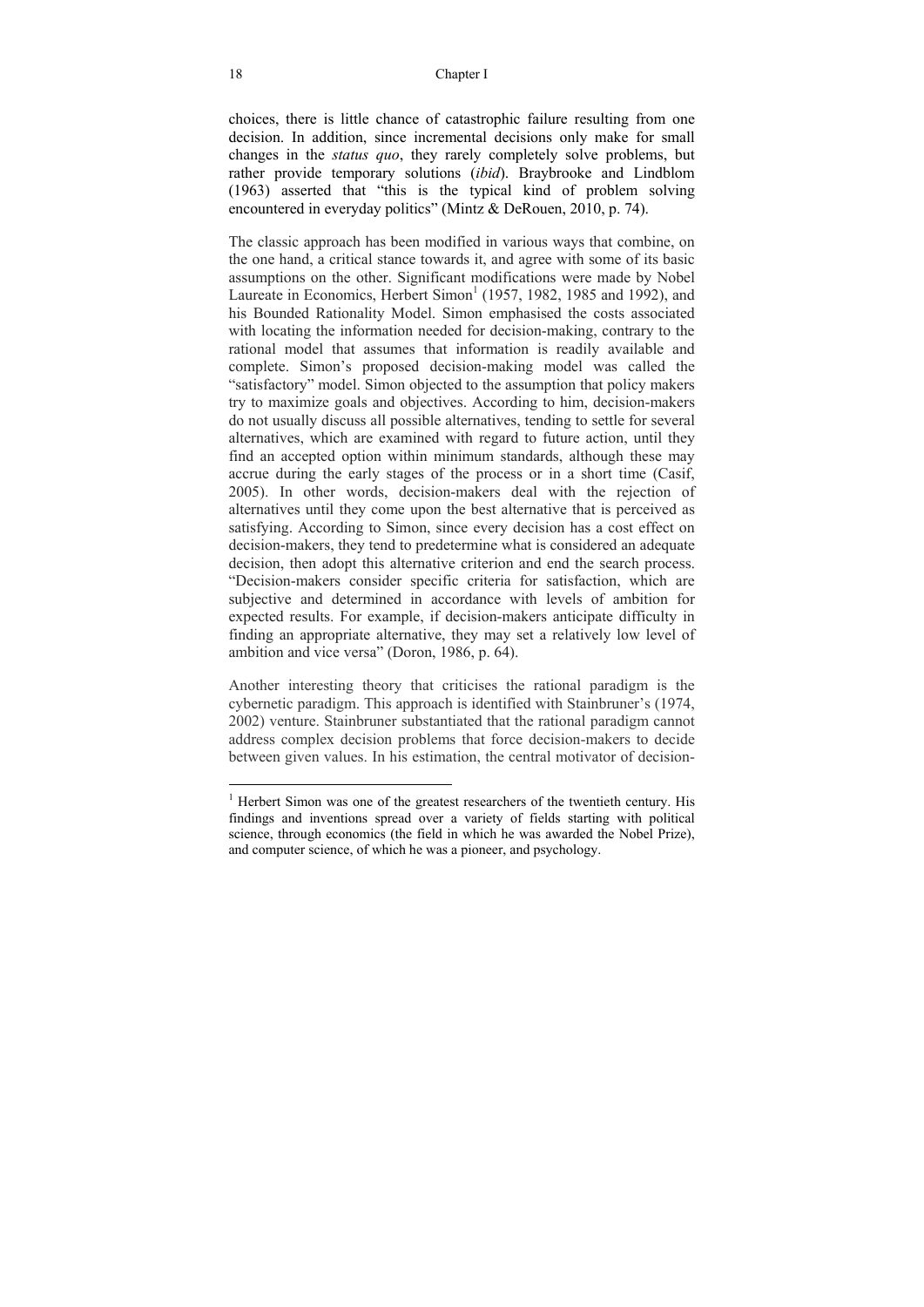### Literature Review 19

makers is the need to control uncertain factors and therefore to minimize uncertainty as much as possible. This is done by transplanting the emphasis in complex processes of learning specific dilemmas to a reflexive response based on previous learning processes. According to Strainbruner, when a decision-making dilemma is defined, the process of solution begins, and is done in a non-parallel systematic manner. Numbers of solutions suggested are relatively small, levels of sensitivity to new information are low, as are limited revisions of the overall picture. In addition, the likelihood of misperception and selective organization of new information in the light of previous concepts is high. Finally, the selected solution is the first that passes the criteria for suitability.

The latest significant modification to the rational model is the poliheuristic model developed by Mintz & DeRouen (2010). The researchers defined poliheuristic theory as "a bridge between rational and cognitive perspectives" (2010, p. 78). The combination between the two methods forms a theory that is willing to propose highly precise decision-making processes in complex situations. The term "poliheuristic" can be explained by the words: "poly" (many) and "heuristic" (shortcuts). The poliheuristic model is a two-step process model. The researchers explained that "It is innovative in that decision-makers simplify their environment in the face of stress and time constraints by making decisions in two steps" (*ibid*): The first stage involves using decision heuristics and corresponds primarily to the cognitive school of decision-making. The second stage involves rational processing of surviving alternatives, and corresponds to rational choice theory. Cognitive political heuristics are more important in the first stage of decision-making, whereas rational and maximising calculations are more applicable to the second stage. "This theory is applicable to single decisions made by leaders, group decisions, sequential decisions, and decisions in strategic settings and explains how and why leaders make decisions" (*ibid*). A key premise in that model is that leaders use more than one strategy when making decisions, including strategies that are suboptimal (Mintz et al. 1997).

In summary, modifications to the rational paradigm originated in the criticism that it earned. It was this that determined that the concept "rationality" is tautological. There were those who claimed that one could not use it as a basis for explaining commonplace situations, for example, in cases where decision-makers have to decide between contradictory alternatives. Others indicated a tendency not to change old policies even when their time had come. There were those who emphasised the nonrational components of decision-making processes that are relevant to the